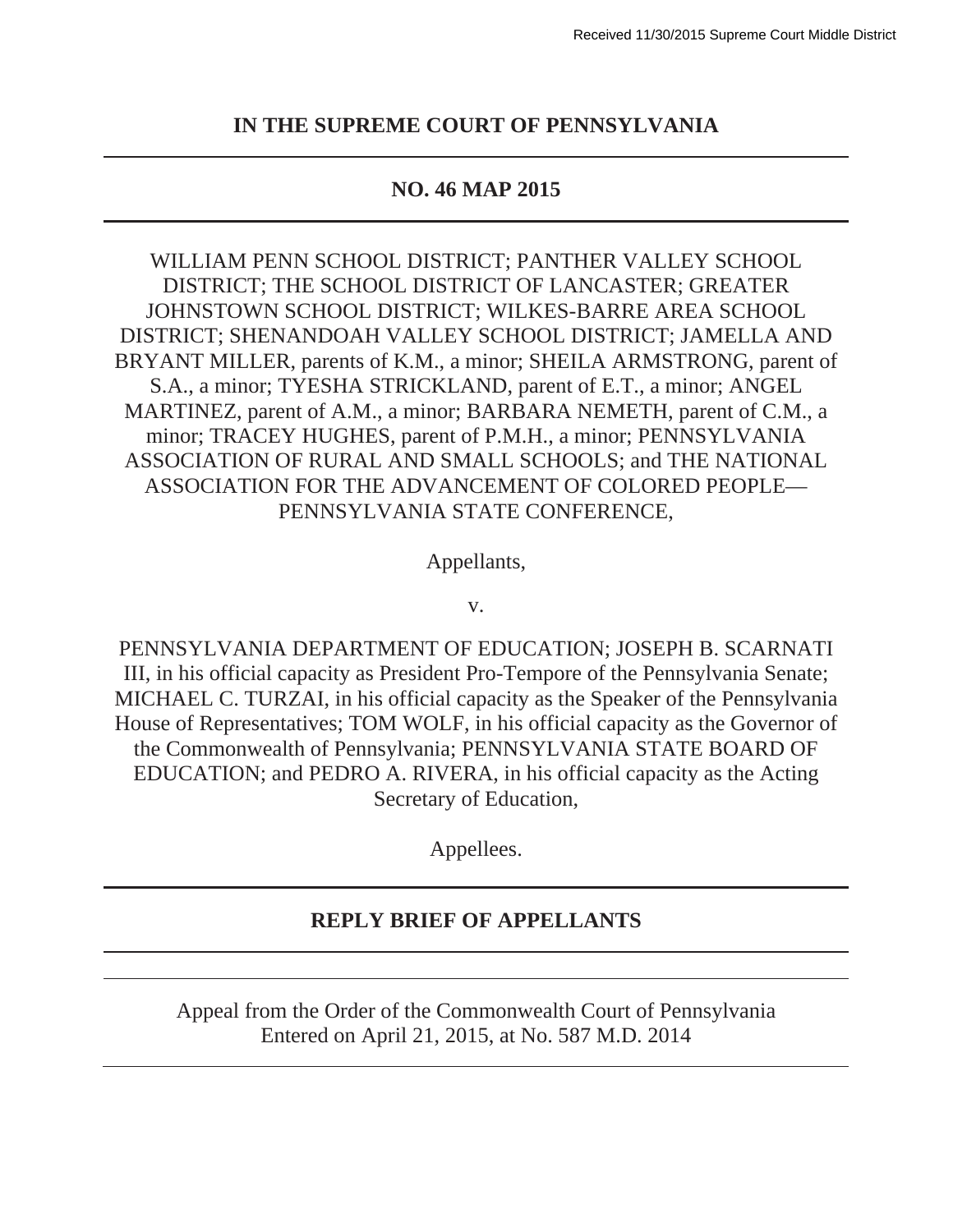Jennifer R. Clarke (Bar No. 49836) Michael Churchill (Bar No. 04661) PUBLIC INTEREST LAW CENTER 1709 Benjamin Franklin Parkway Philadelphia, PA 19103 Telephone: (215) 627-7100

Aparna Joshi (admitted *pro hac vice*) Matthew J. Sheehan (Bar No. 208600) O'MELVENY & MYERS LLP 1625 Eye Street, NW Washington, D.C. 20006 Telephone: (202) 383-5300

Maura McInerney (Bar No. 71468) David Lapp (Bar No. 209614) Cheryl Kleiman (Bar No. 318043) EDUCATION LAW CENTER 1315 Walnut St., Suite 400 Philadelphia, PA 19107 Telephone: (215) 238-6970

Brad M. Elias (admitted *pro hac vice*) O'MELVENY & MYERS LLP Times Square Tower 7 Times Square New York, NY 10036 Telephone: (212) 326-2000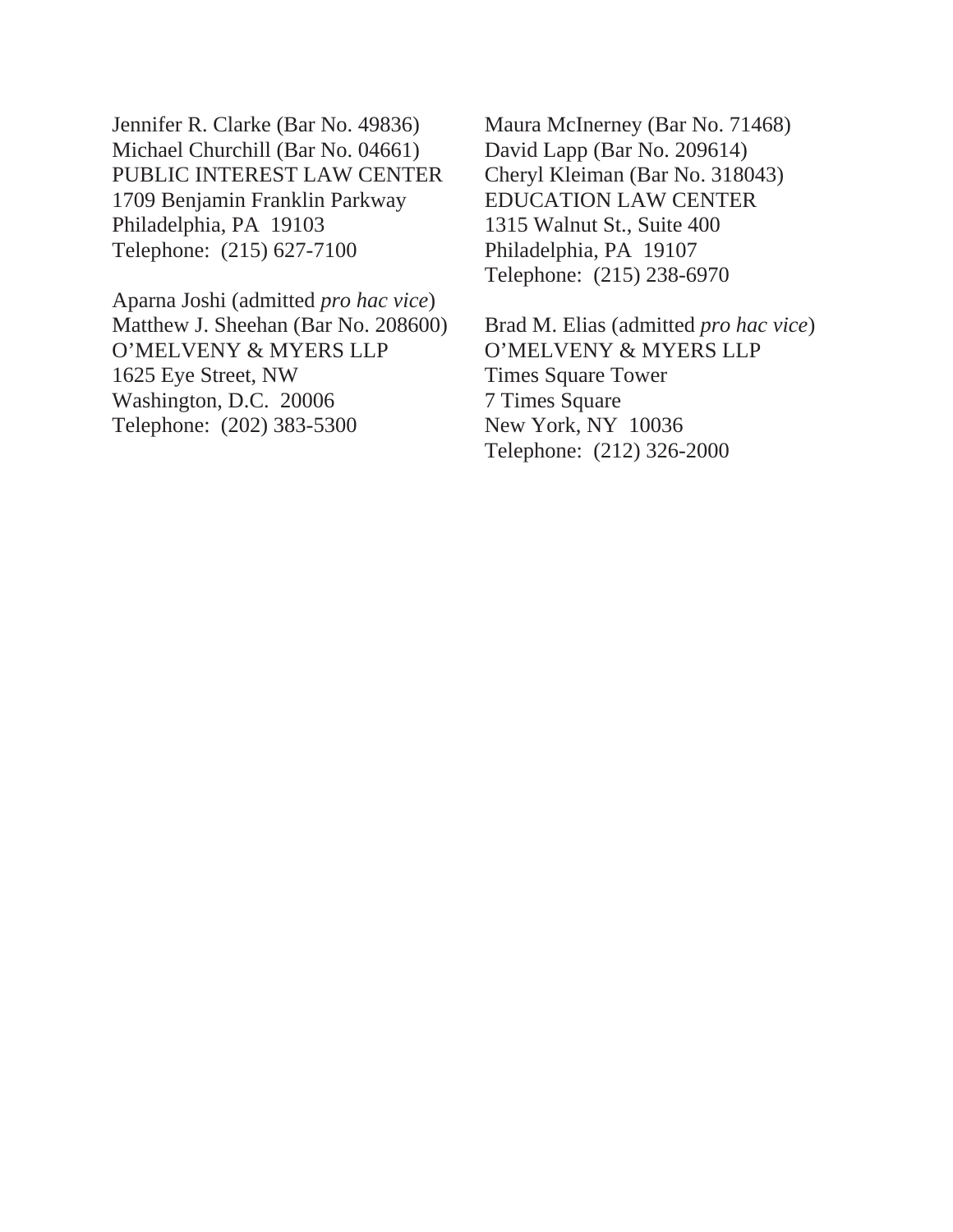## **TABLE OF CONTENTS**

# **Page**

| $\mathbf{I}$ . | Respondents Distort the Purpose of the Political-Question Doctrine1 |                                                                                                               |                                                                                                                      |  |
|----------------|---------------------------------------------------------------------|---------------------------------------------------------------------------------------------------------------|----------------------------------------------------------------------------------------------------------------------|--|
|                | A.                                                                  | The Political-Question Doctrine Is Not a Mechanism for                                                        |                                                                                                                      |  |
|                | <b>B.</b>                                                           |                                                                                                               | <b>Court-Mandated Education Reforms Directly Improve Student</b>                                                     |  |
| $\prod$ .      | Petitioners' Equal Protection Claim Is Not Barred by the            |                                                                                                               |                                                                                                                      |  |
|                | A.                                                                  |                                                                                                               |                                                                                                                      |  |
|                | <b>B.</b>                                                           |                                                                                                               |                                                                                                                      |  |
|                | C.                                                                  |                                                                                                               | Respondents Improperly Conflate Petitioners' Equal Protection                                                        |  |
| Ш.             | Petitioners' Education Clause Claim Is Not Barred By the            |                                                                                                               |                                                                                                                      |  |
|                | A.                                                                  |                                                                                                               | The Court Has Never "Approved" the Current                                                                           |  |
|                | <b>B.</b>                                                           | Respondents Misconstrue the Role of State Academic<br>Standards in Evaluating the Reasonableness of Education |                                                                                                                      |  |
|                | C.                                                                  |                                                                                                               | Since Marrero, the Legislature Has Created Judicially<br>Manageable Standards for Evaluating the Reasonableness of   |  |
|                |                                                                     | 1.                                                                                                            | Respondents Overlook the Utility of Statewide Exams<br>and the Costing-Out Study in Evaluating the                   |  |
|                |                                                                     | 2.                                                                                                            | Judicially Manageable Standards Do Not Require a                                                                     |  |
| IV.            |                                                                     |                                                                                                               |                                                                                                                      |  |
|                | A.                                                                  |                                                                                                               |                                                                                                                      |  |
|                | <b>B.</b>                                                           |                                                                                                               | The Court Should Apply Intermediate Scrutiny Because Public<br>Education Is, At a Minimum, an Important Interest. 20 |  |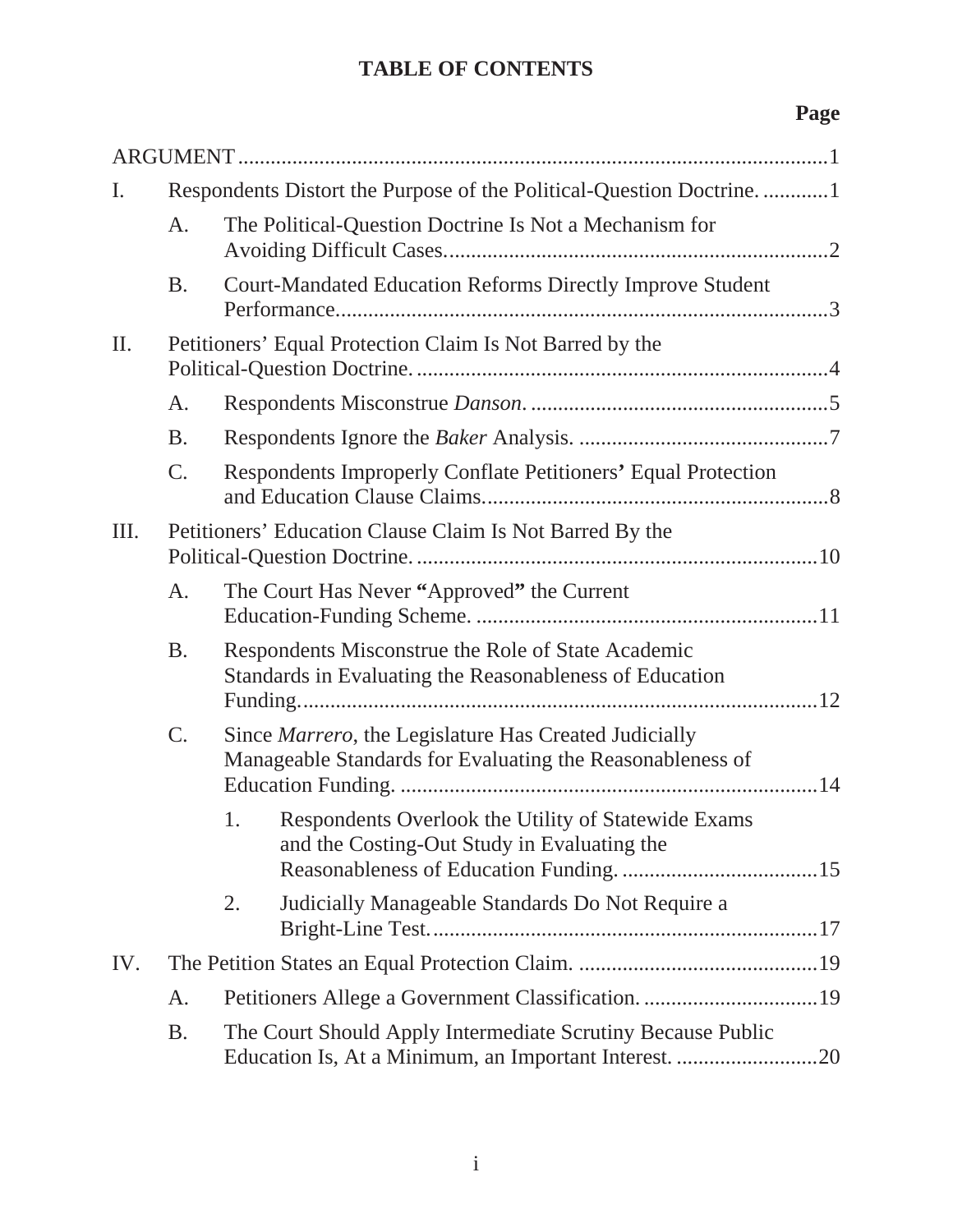## **TABLE OF CONTENTS (Continued)**

# **Page**

| C. The Current Education-Funding Scheme Is Not Closely Related      |  |
|---------------------------------------------------------------------|--|
|                                                                     |  |
| VI. Petitioners' Claims Are Not Barred By Sovereign Immunity or the |  |
|                                                                     |  |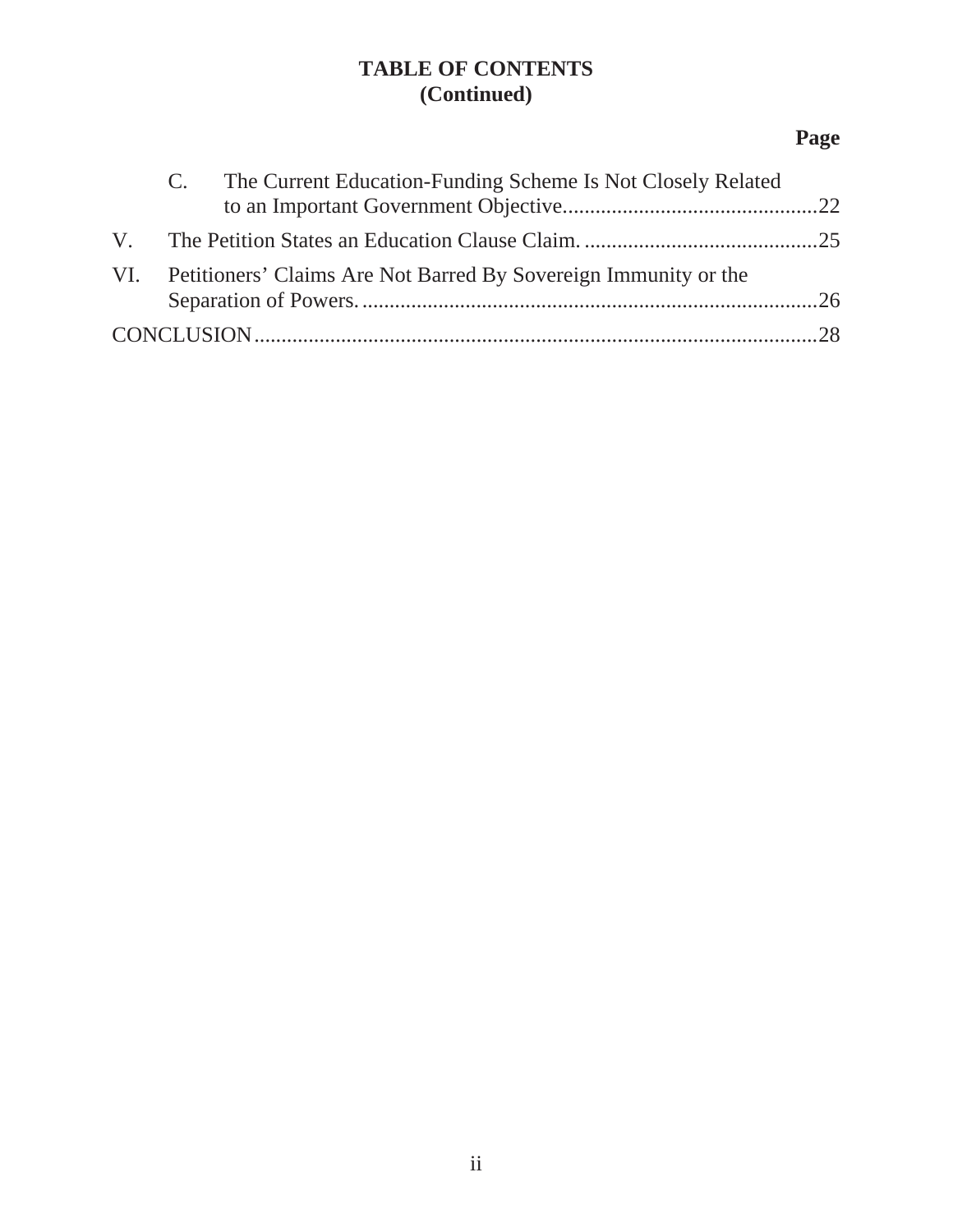## **TABLE OF AUTHORITIES**

# **Page(s)**

## **Cases**

| Baker v. Carr,                             |
|--------------------------------------------|
| Bismarck Pub. Sch. Dist. #1 v. State,      |
| Brigham v. State,                          |
| Brown v. Board of Education,               |
| Brown v. Cooney,                           |
| Campaign for Fiscal Equity, Inc. v. State, |
| Campbell Cty. Sch. Dist. v. State,         |
| Commonwealth v. Albert,                    |
| Commonwealth v. Duncan,                    |
| Commonwealth v. Revere,                    |
| Danson v. Casey,                           |
| DeRolph v. Ohio,                           |
| Dupree v. Alma Sch. Dist.,                 |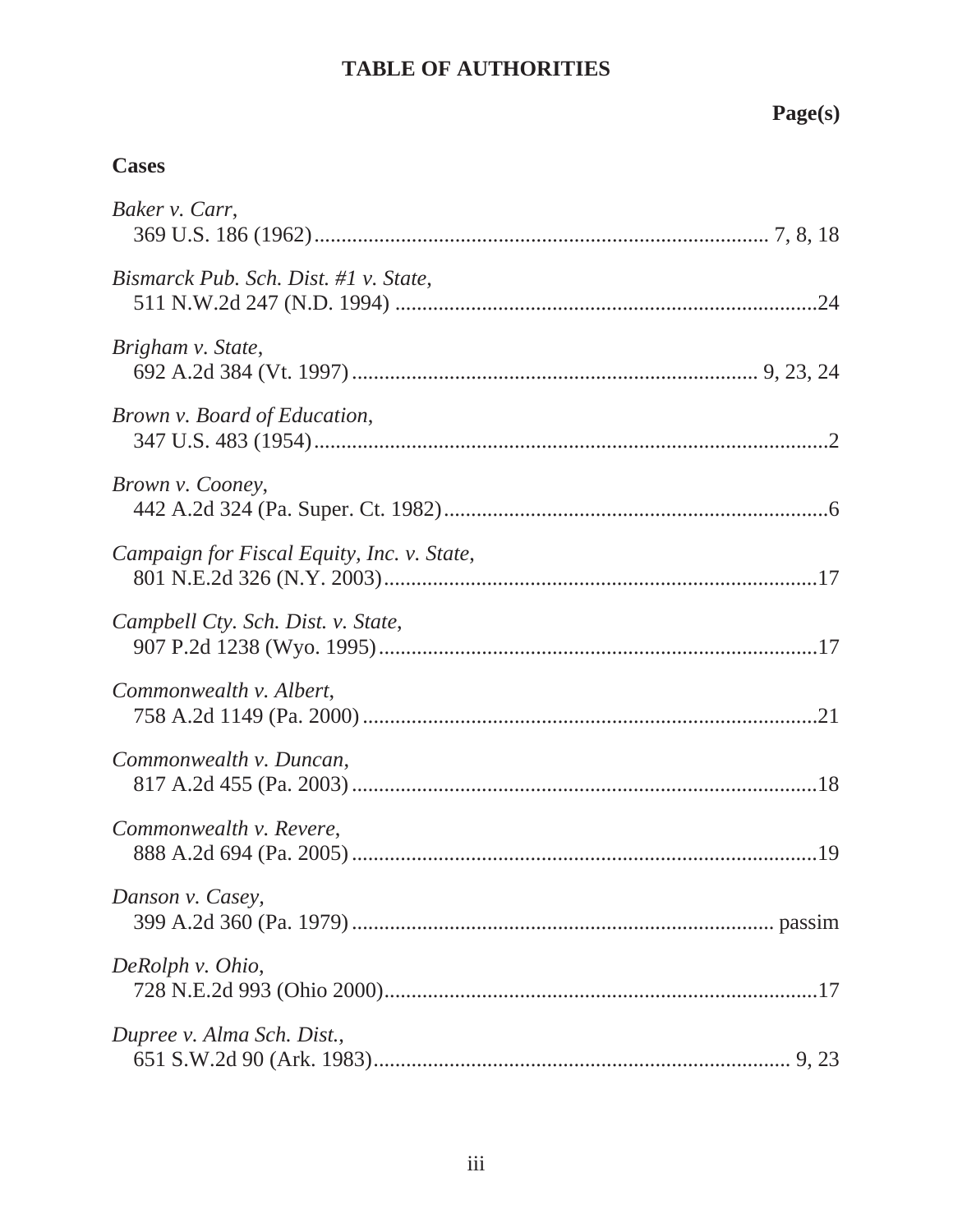|                                                                | Page(s) |
|----------------------------------------------------------------|---------|
| Fair Sch. Fin. Council of Okla., Inc. v. State,                |         |
| Fawber v. Cohen,                                               |         |
| Fischer v. Dep't of Pub. Welfare,                              |         |
| Freed v. Geisinger Med. Ctr.,                                  |         |
| Gannon v. State,                                               |         |
| Holt v. 2011 Legislative Reapportionment Comm'n,               |         |
| Horton v. Meskill,                                             |         |
| James v. Se. Pa. Transp. Auth.,                                |         |
| Katz v. United States,                                         |         |
| Lake View Sch. Dist. No.25 v. Huckabee,                        |         |
| Legal Capital, LLC v. Med. Prof'l Liab. Catastrophe Loss Fund, |         |
| Love v. Borough of Stroudsburg,                                |         |
| Marbury v. Madison,                                            |         |
| Marrero v. Commonwealth,                                       |         |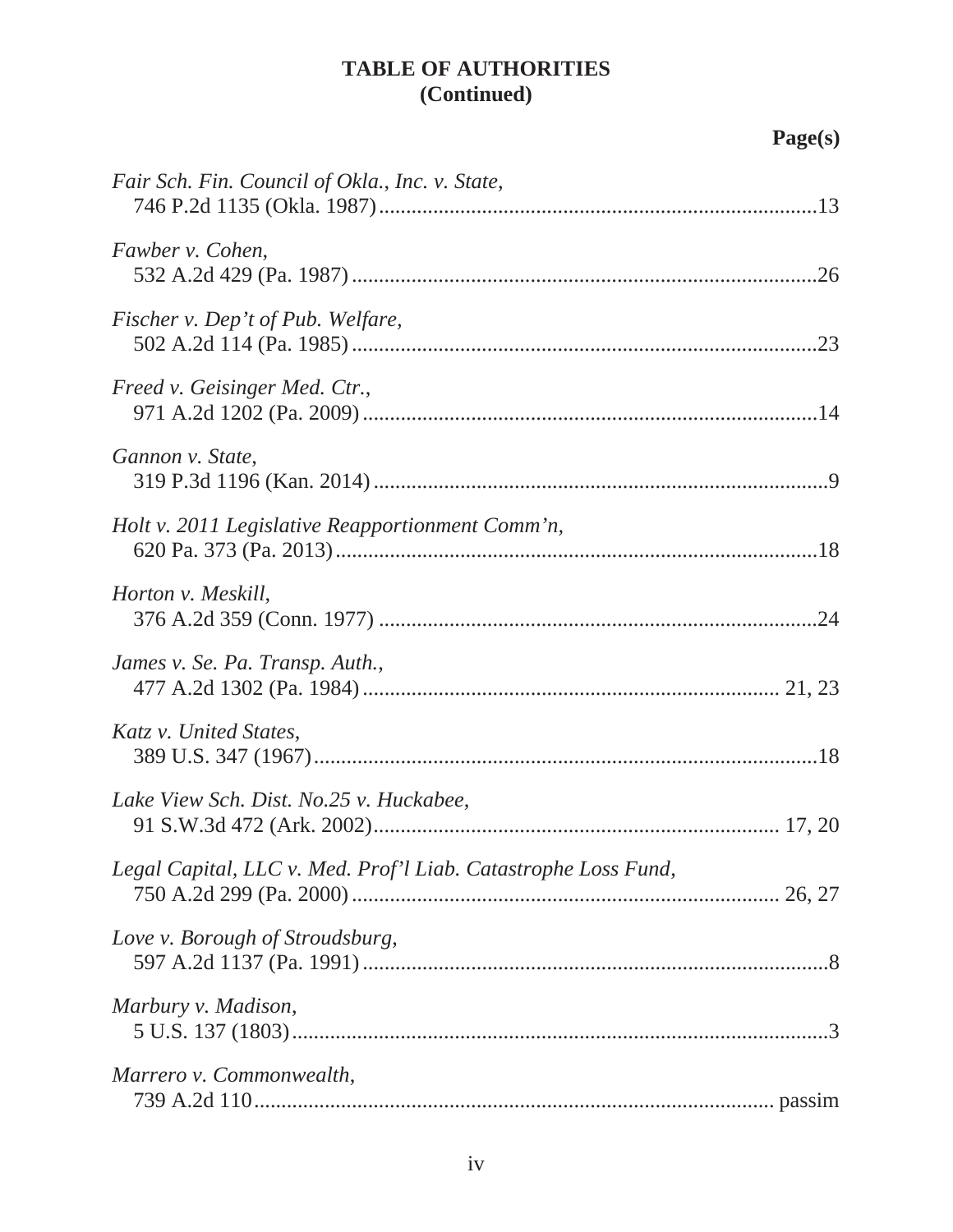# **Page(s)**

| Miller v. California,                                               |
|---------------------------------------------------------------------|
| Montejo v. Louisiana,                                               |
| Montoy v. Kansas,                                                   |
| Okla. Educ. Ass'n v. State,                                         |
| Opinion of the Justices,                                            |
| Pennsylvania Association of Rural & Small Schools,                  |
| Pennsylvania Human Relations Commission v. Chester School District, |
| Phila. Life Ins. Co. v. Commonwealth,                               |
| Raezer v. Raezer,                                                   |
| Reichley ex rel. Wall v. N. Penn Sch. Dist.,                        |
| Robinson Twp. v. Commonwealth,                                      |
| Robinson v. Cahill,                                                 |
| Rose v. Council for Better Educ.,                                   |
| San Antonio Independent School District v. Rodriguez,               |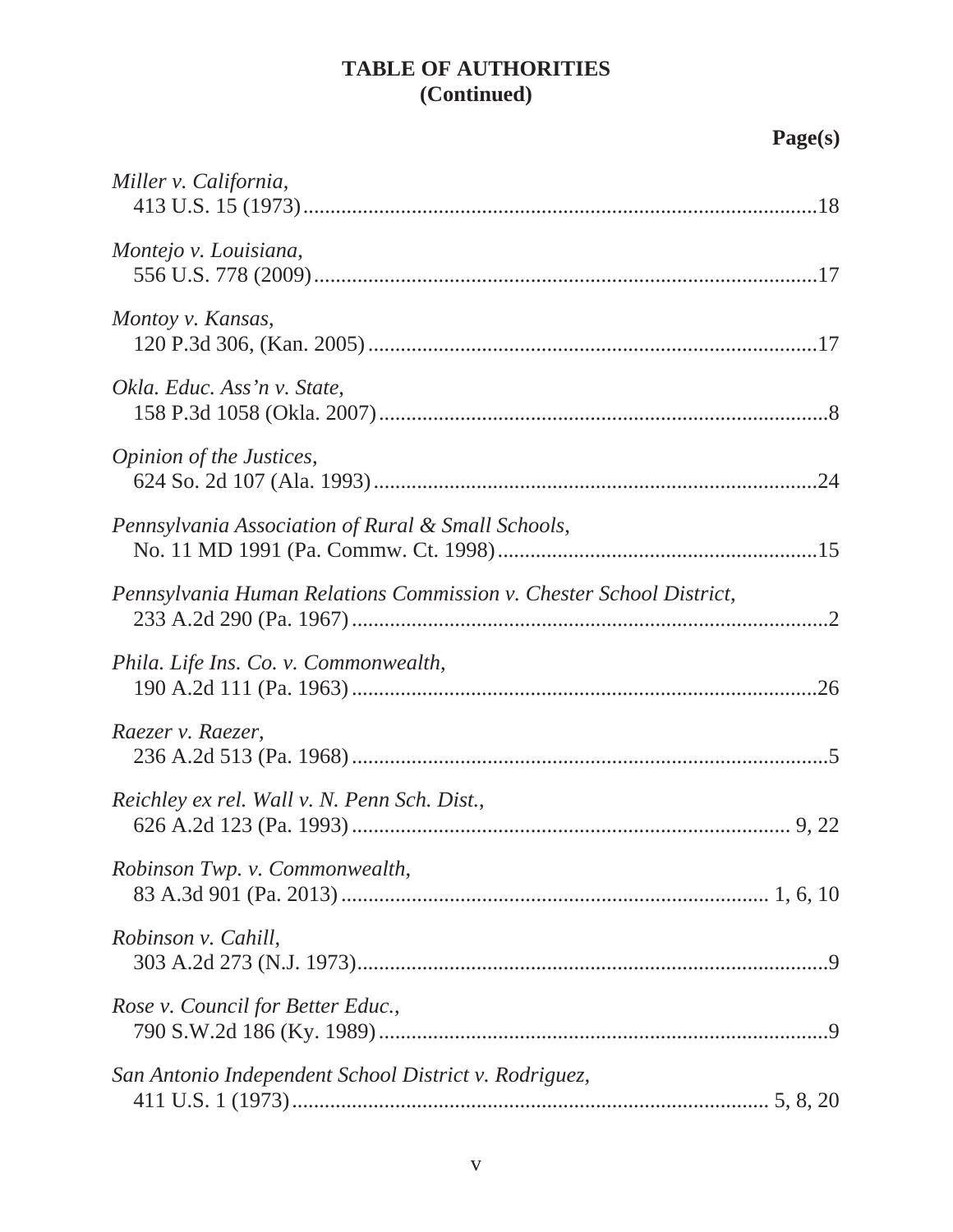**Page(s)**

| Serrano v. Priest,                                    |
|-------------------------------------------------------|
|                                                       |
| Smith v. Philadelphia,                                |
| Sweeney v. Tucker,                                    |
| Teachers' Tenure Act Cases,                           |
| Tenn. Small Sch. Sys. v. McWherter,                   |
| Tincher v. Omega Flex,                                |
| Twps. of Springdale & Wilkins v. Kane,                |
| Vieth v. Jubelirer,                                   |
| Washakie Cty. Sch. Dist. v. Herschler,                |
| Whitewood v. Wolf,                                    |
| Wilkinsburg Educ. Ass'n v. Sch. Dist. of Wilkinsburg, |
| Wilson v. Phila. Sch. Dist.,                          |
| <b>Statutes</b>                                       |
|                                                       |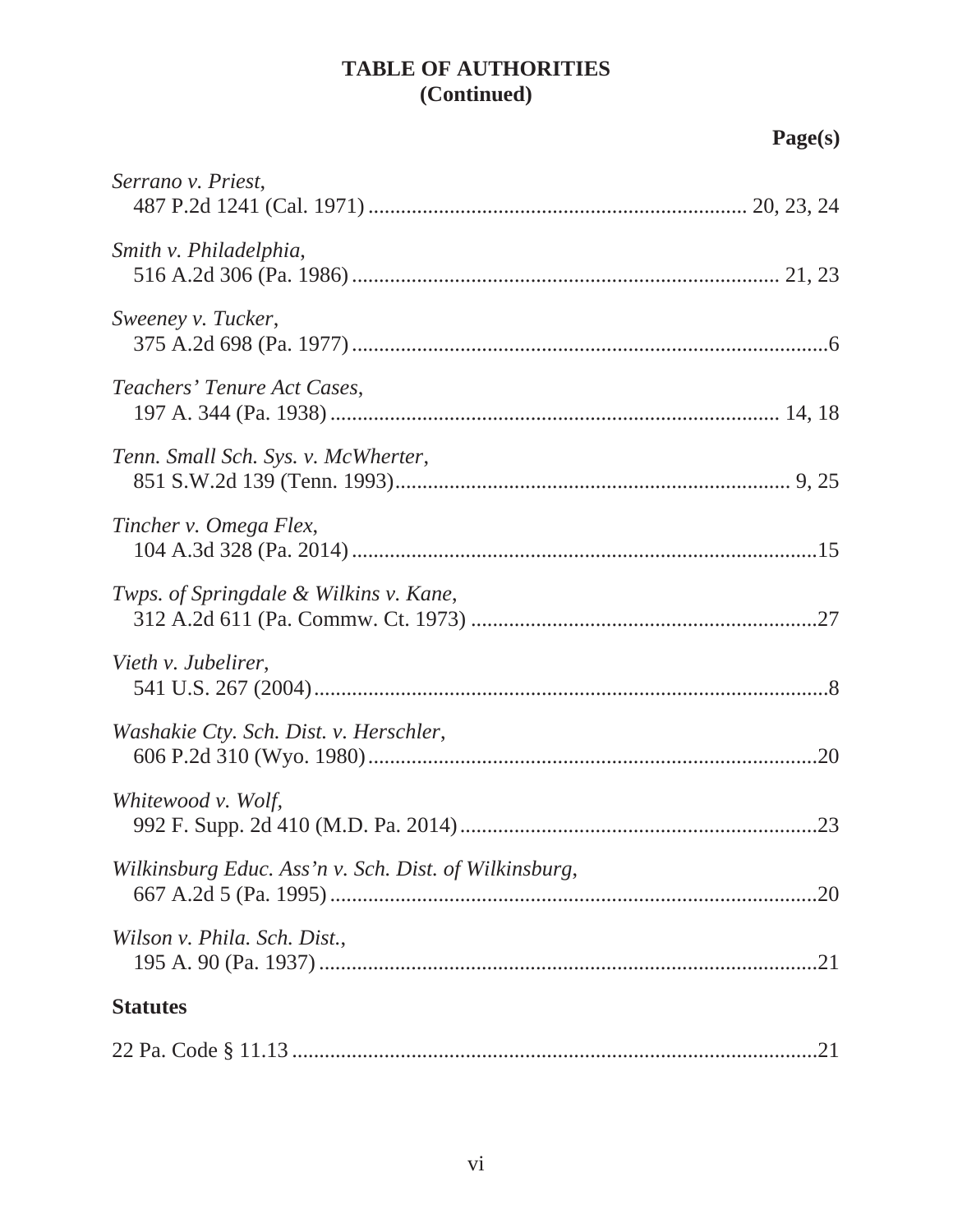# **Page(s)**

## **Other Authorities**

| C. Kirabo Jackson, et al., The Effect of School Finance Reforms on the Distribution<br>of Spending, Academic Achievement, & Adult Outcomes, NAT'L BUREAU OF<br>ECON. RESEARCH, January 2015, <i>available at</i> |
|------------------------------------------------------------------------------------------------------------------------------------------------------------------------------------------------------------------|
| http://www.nber.org/papers/w20118, Working Paper No. 201183, 4                                                                                                                                                   |
| Matthew P. Steinberg & Rand Quinn, A Tale of Two Decades: New Evidence on<br>Adequacy and Equity in Pennsylvania                                                                                                 |
|                                                                                                                                                                                                                  |
| <b>Constitutional Provisions</b>                                                                                                                                                                                 |
| .21                                                                                                                                                                                                              |
| <b>Legislative History</b>                                                                                                                                                                                       |
| House Legislative Journal, 192nd General Assembly,                                                                                                                                                               |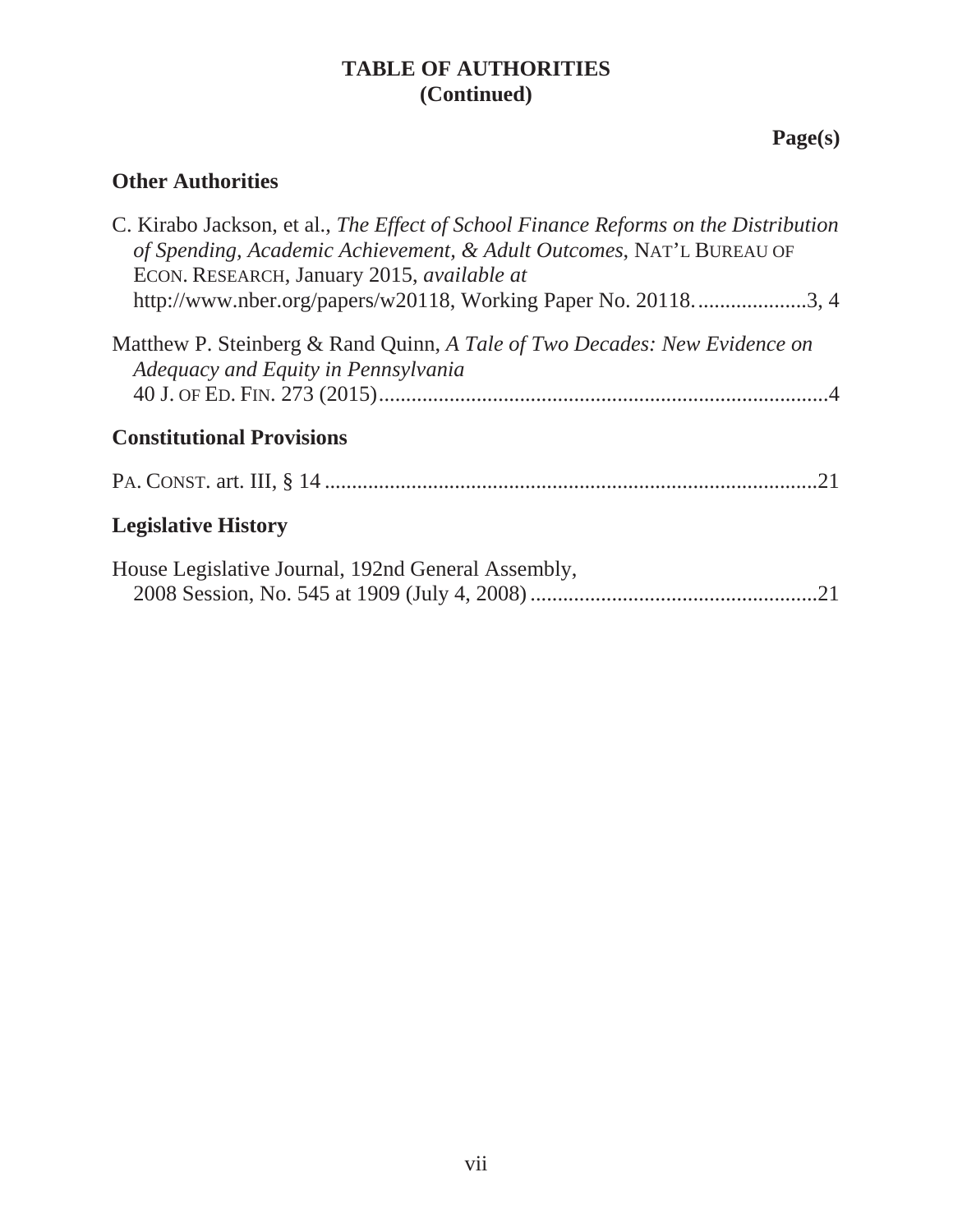#### **ARGUMENT**

Respondents contend that Petitioners' equal protection and Education Clause claims are barred by the political-question doctrine, and that the Petition fails to state a claim and seeks relief barred by sovereign immunity. As explained below, Respondents' arguments are baseless. This Court has never endorsed the extreme position urged by Respondents—that any challenge to the constitutionality of Pennsylvania's education-funding scheme is permanently barred as a political question—and it should not do so now, when the funding scheme is the most inequitable in the nation and the inadequacies are manifest.

#### **I. Respondents Distort the Purpose of the Political-Question Doctrine.**

The political-question doctrine safeguards the separation of powers and ensures the integrity of our tripartite system of government. *See Robinson Twp. v. Commonwealth*, 83 A.3d 901, 927 (Pa. 2013). Yet Respondents use that doctrine as a shield, contending that all education-funding decisions—no matter how extreme, irrational, or arbitrary—should be immune from judicial review. They paint fearful scenarios of lengthy and complex litigation, as if Pennsylvania courts should punt when faced with a difficult issue. And they contend that equitable and adequate education funding would not improve student outcomes. (Exec. Br. 29- 31; Legis. Br. 25-27.)<sup>1</sup> Respondents are both legally and factually wrong.

 $\frac{1}{1}$ <sup>1</sup> As used herein, "Exec. Br." refers to the Brief for Executive Branch Appellees (Nov. 5, 2015); "Legis. Br." refers to the Brief of Appellees Michael C. Turzai, Speaker of the House, and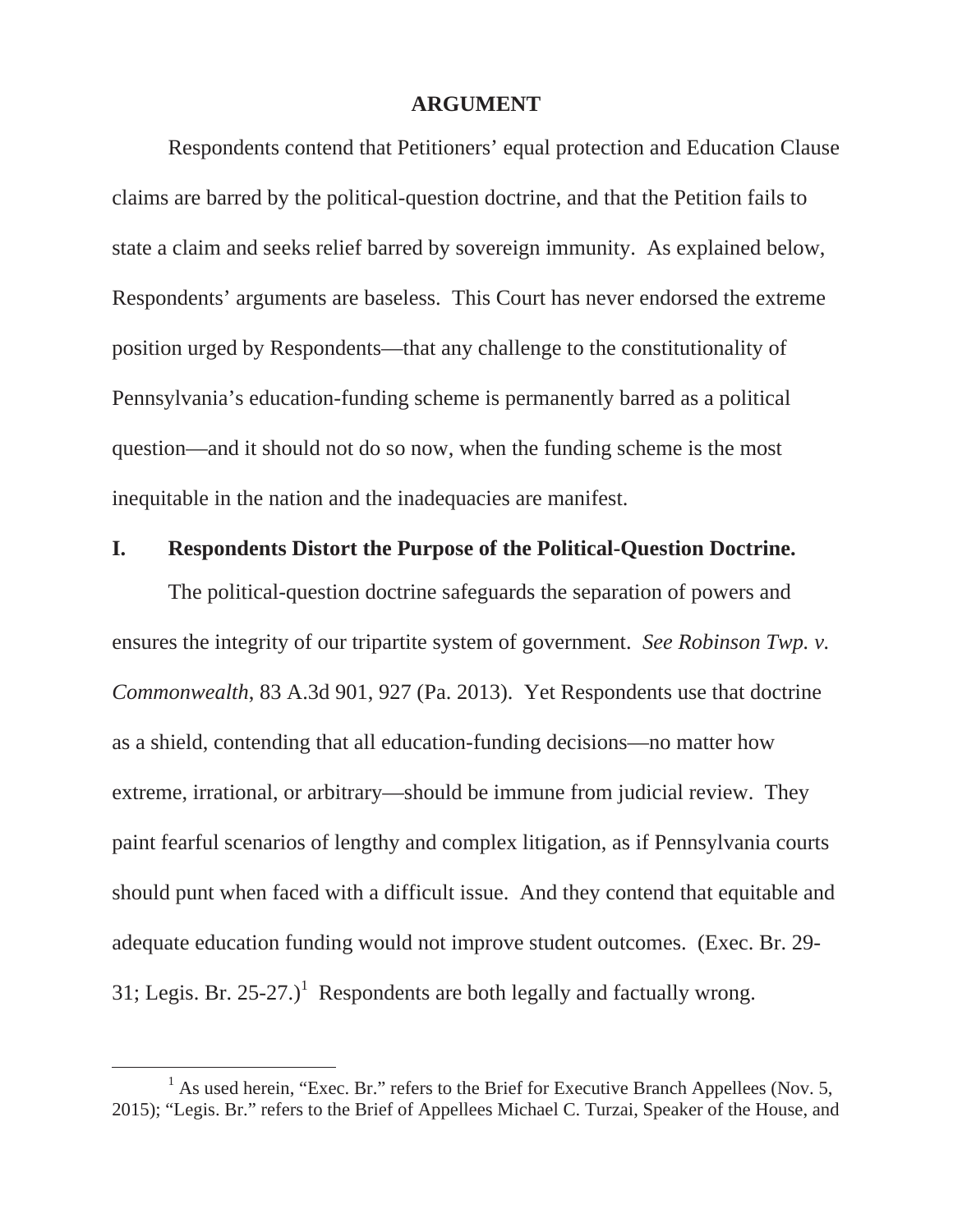### **A. The Political-Question Doctrine Is Not a Mechanism for Avoiding Difficult Cases.**

While Respondents point to the "pitfalls" of deciding "difficult issues of educational policy" and caution against a "Stygian swamp" of litigation (Exec. Br. 17, 31; Legis. Br. 19, 25), those warnings are neither compelling nor relevant to whether this matter is justiciable. The political-question doctrine is not a mechanism for avoiding difficult cases (*see* Pet. Br. 24)—courts have time and again decided politically sensitive and challenging education issues.

The U.S. Supreme Court, for example, refused to abdicate its responsibility to interpret the U.S. Constitution with respect to education policy when it decided *Brown v. Board of Education*, 347 U.S. 483 (1954), even though it resulted in decades of litigation. Pennsylvania's courts were likewise willing to intervene when faced with the same issue. In *Pennsylvania Human Relations Commission v. Chester School District*, 233 A.2d 290 (Pa. 1967), for example, this Court held that schools must be desegregated, even if it "did not order the authorities to adopt any particular program" because "the school district bears primary responsibility for the choice and implementation of an effective desegregation program." *Id*. at 302. In other words, the Court found the system unconstitutional, and left the decision about the precise remedy in the hands of the school districts.

 $\overline{a}$ 

Joseph B. Scarnati, III, Senate President Pro Tempore (Nov. 2, 2015); and "Pet. Br." refers to the Brief of Appellants (Sept. 18, 2015).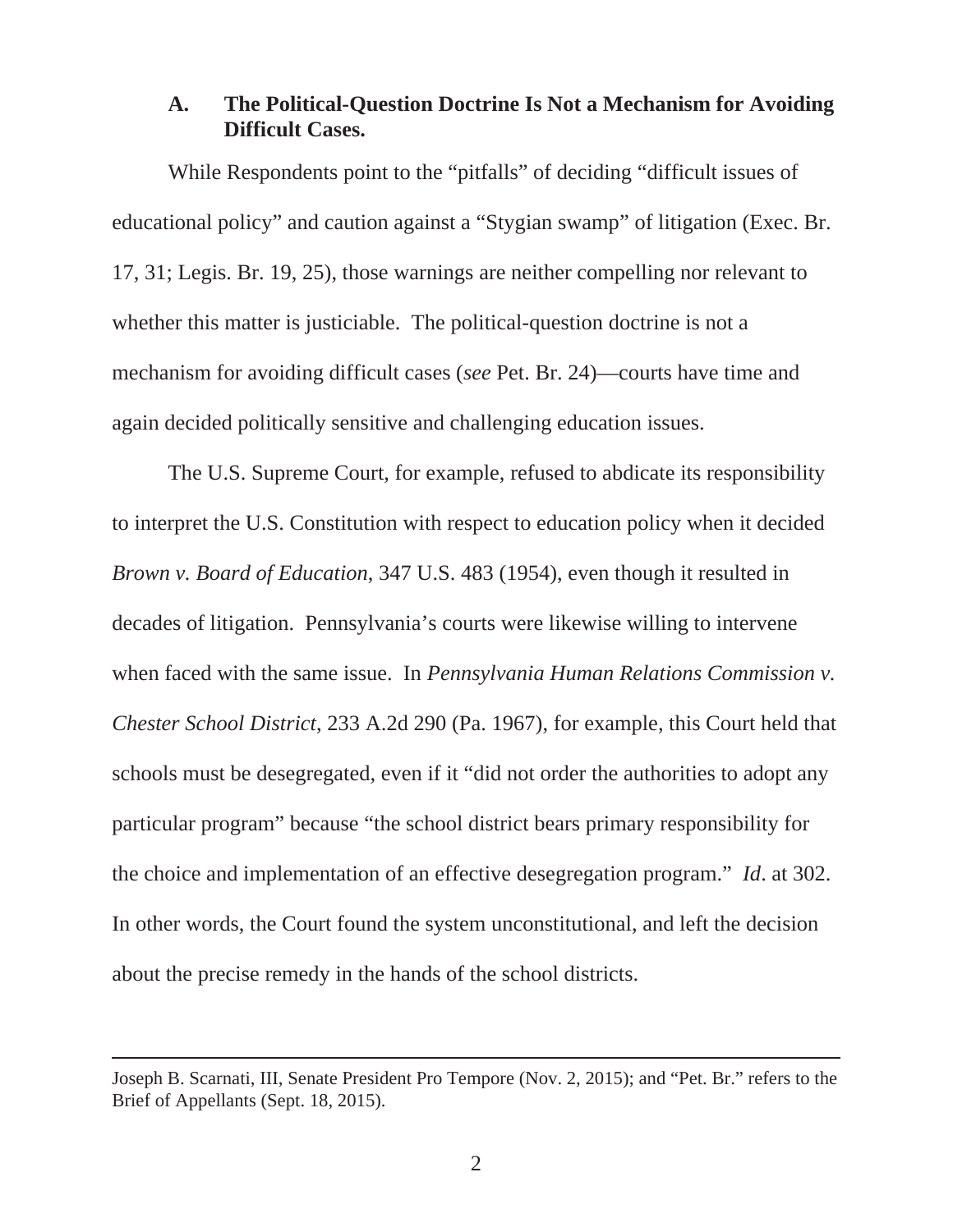In this case, the Court has a similar responsibility to interpret the

Pennsylvania Constitution and determine whether Respondents have complied with their obligations under the Education Clause and equal protection provisions. For more than two hundred years, courts have recognized that "[i]t is emphatically the province and duty of the judicial department to say what the law is." *Marbury v. Madison*, 5 U.S. 137, 177 (1803). That duty does not disappear merely because the issues are complex or politically charged.

### **B. Court-Mandated Education Reforms Directly Improve Student Performance.**

Respondents try to dissuade the Court from reviewing the constitutionality of education-funding litigation by mischaracterizing court-mandated funding reforms as inherently ineffective (Exec. Br. 30; Legis. Br. 33), but the effectiveness of such reforms in improving educational outcomes is well documented by academic scholars and recognized by judicial authorities, including those described in the *Amici Curiae* brief of Public Citizens for Children and Youth, *et al*. (Sept. 18, 2005) at pages 18-25.

Of particular note is the recent groundbreaking study by Kirabo Jackson, who evaluated the effects of funding increases that resulted from court-mandated reforms. *See* C. Kirabo Jackson, et al., *The Effect of School Finance Reforms on the Distribution of Spending, Academic Achievement, & Adult Outcomes*, NAT'L BUREAU OF ECON. RESEARCH, January 2015, available at

3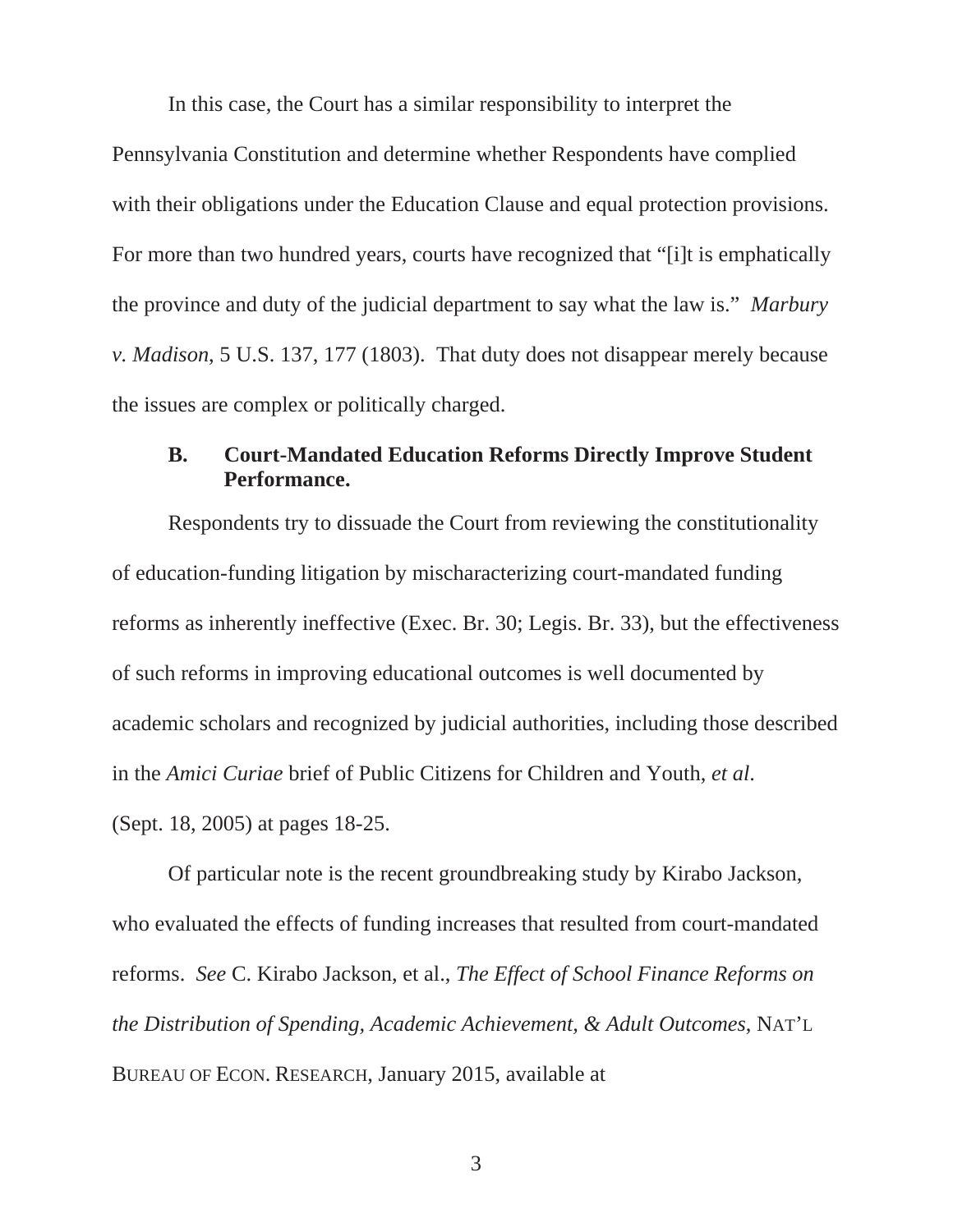http://www.nber.org/papers/w20118, Working Paper No. 20118. The study considered the impact of court-mandated reforms in 28 states between 1971 and 2010 and found a direct causal connection between those reforms and improved student outcomes. *Id*. at 1, 5, 35.

Respondents' assertion that court-mandated reforms lead to "dubious result[s]" is therefore baseless.<sup>2</sup> (Exec. Br. 30.) As researchers who recently examined education funding in Pennsylvania explained, "[t]he question is no longer whether money makes a difference for students[,] but rather the extent to which educational resources are adequate for schools to educate their students." *See* Matthew P. Steinberg & Rand Quinn, *A Tale of Two Decades: New Evidence on Adequacy and Equity in Pennsylvania*, 40 J. OF ED. FIN. 273, 277 (2015) (observing that "Pennsylvania has bucked the national trend toward equity and adequacy in school financing"). The Court should thus proceed with knowledge that judicial intervention would yield important gains for Pennsylvania students.

### **II. Petitioners' Equal Protection Claim Is Not Barred by the Political-Question Doctrine.**

Pennsylvania, by a wide margin, has the most inequitable education-funding scheme in the nation. (*See* Pet. Br. 12-13.) Respondents do not even acknowledge that troubling fact, much less explain why the Court should ignore the pervasive discrimination against students in low-income school districts. Instead,

 $\frac{1}{2}$  The study's findings are consistent with numerous other state-specific studies. *See Amici Brief of PCCY et*. *al* at 20-25.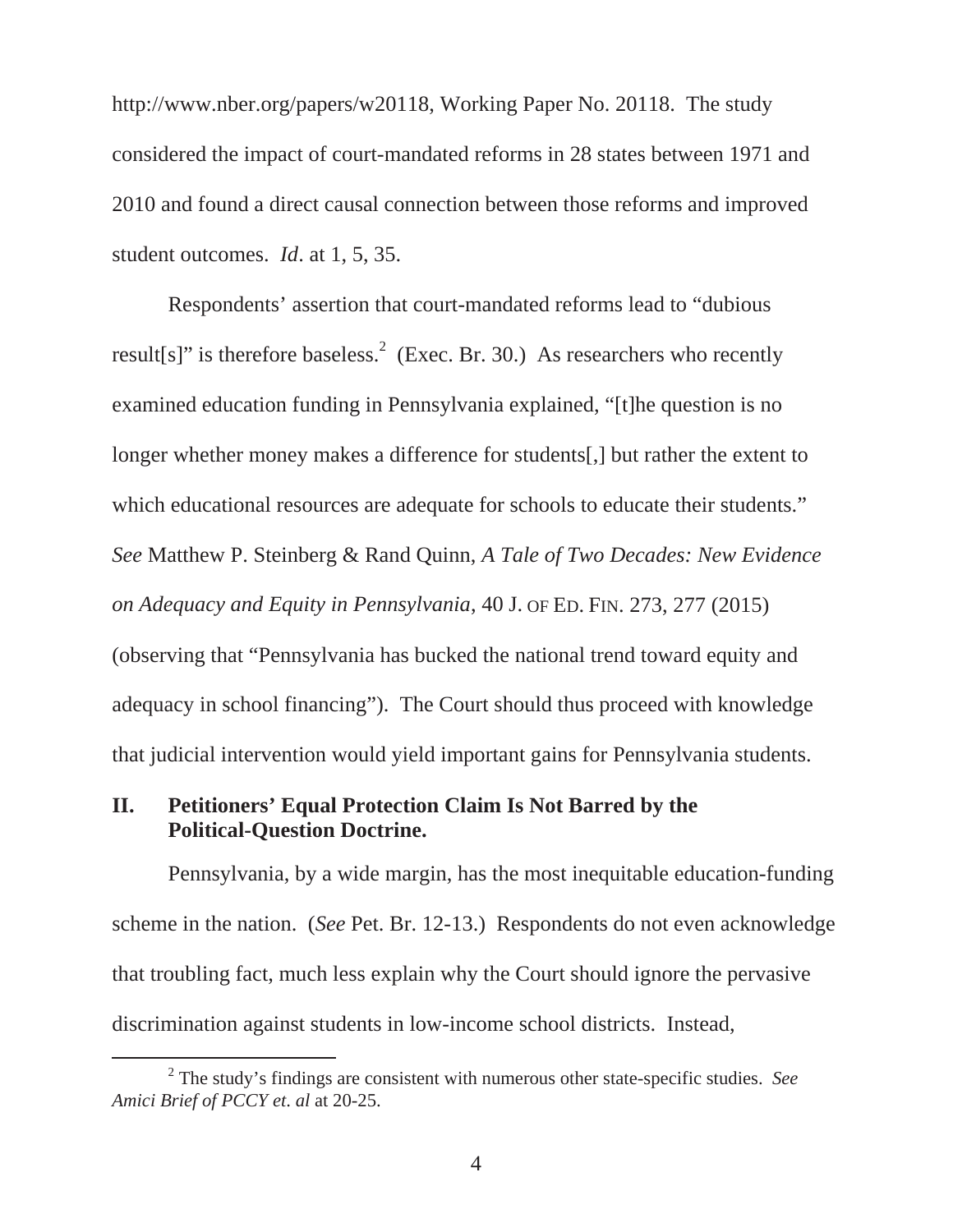Respondents strain to construct legal support for the lower court's perfunctory dismissal of Petitioners' equal protection claim—where none exists. Neither the U.S. Supreme Court nor any state court has applied the political-question doctrine to bar an equal protection claim in the education-funding context. To the contrary, courts have routinely analyzed such claims, most famously in *San Antonio Independent School District v. Rodriguez,* 411 U.S. 1 (1973), under the standard equal protection analysis. There is no basis to depart from those cases here.

#### **A. Respondents Misconstrue Danson.**

Respondents' assertion that *Danson v. Casey,* 399 A.2d 360 (Pa. 1979), held that equal protection challenges to education funding raise non-justiciable political questions is demonstrably wrong. (*See* Legis. Br. 12-15.) The *Danson* Court did not find that the petition there "failed to state a *justiciable* cause of action" because it raised a political question, as Respondents contend. (Exec. Br. 33; Legis. Br. 29 (quoting *Danson*, 399 A.2d at 363).) Rather, the *Danson* Court found the petitioners' cause of action non-justiciable because they had failed to allege a *legal injury*—a prerequisite to stating a justiciable cause of action under Pennsylvania law. *See Danson*, 399 A.2d at 365 ("[A]ppellant School District of Philadelphia has failed to allege that it has suffered any legal harm . . . . Nowhere do appellants allege that any Philadelphia public school student is, has, or will, suffer any legal injury . . . ."); *Raezer v. Raezer*, 236 A.2d 513, 514 (Pa. 1968) ("[T]here is no justiciable controversy to which this court can address itself" where "[n]o . . . legal

5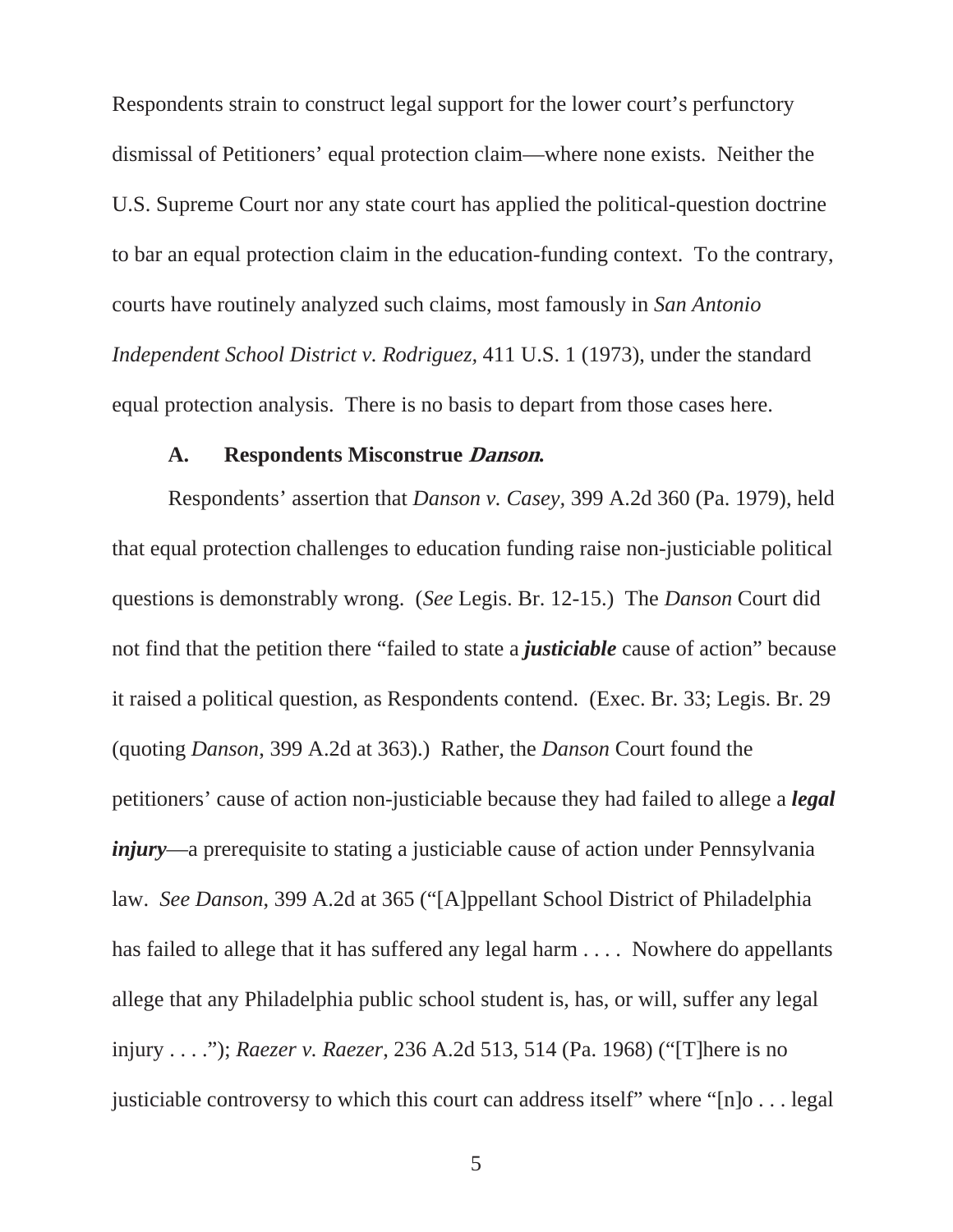injury to the plaintiff is alleged"); *see also Robinson Twp. v. Commonwealth*, 83 A.3d 901, 917 (Pa. 2013) (justiciability requires petitioner to allege "a substantial, direct and immediate interest in the outcome of the litigation").<sup>3</sup> In fact, the *Danson* opinion does not even mention the political-question doctrine, although the Court was certainly aware of it having decided *Sweeney v. Tucker*, 375 A.2d 698, 708-12 (Pa. 1977), only two years earlier.

Respondents' assertion that Petitioners' equal protection claim is "in all material respects identical" to the claim rejected in *Danson* is also wrong. (Exec. Br. 22.) *Danson* was not a case about inequity in education funding. Rather, *Danson* involved an equal protection claim based on differences in the *quality* of education being provided to Philadelphia schoolchildren, who were allegedly being denied an undefined "'normal program of educational services' available to all other public school students in Pennsylvania." *Danson*, 399 A.2d at 366. The *Danson* petitioners had no basis for challenging the equity of education funding because Philadelphia at the time ranked fifth among 505 Pennsylvania school districts in total funding. *Id.* at 365 n.10. Here, by contrast, Petitioners' case is all about the *equity* of education funding—now that vast disparities in funding have opened a chasm between Pennsylvania's low-wealth school districts and their

 $\frac{1}{3}$  Respondents are also wrong that *Danson* "affirmed the same result reached by the Commonwealth Court here" and was not a decision on the merits. (Exec. Br. 28.) "Dismissal of an action for failure to state a claim is a final judgment on the merits." *Brown v. Cooney*, 442 A.2d 324, 326 (Pa. Super. Ct. 1982). The Commonwealth Court here, by contrast, chose to abstain under the political-question doctrine from reaching the merits of Petitioners' claims.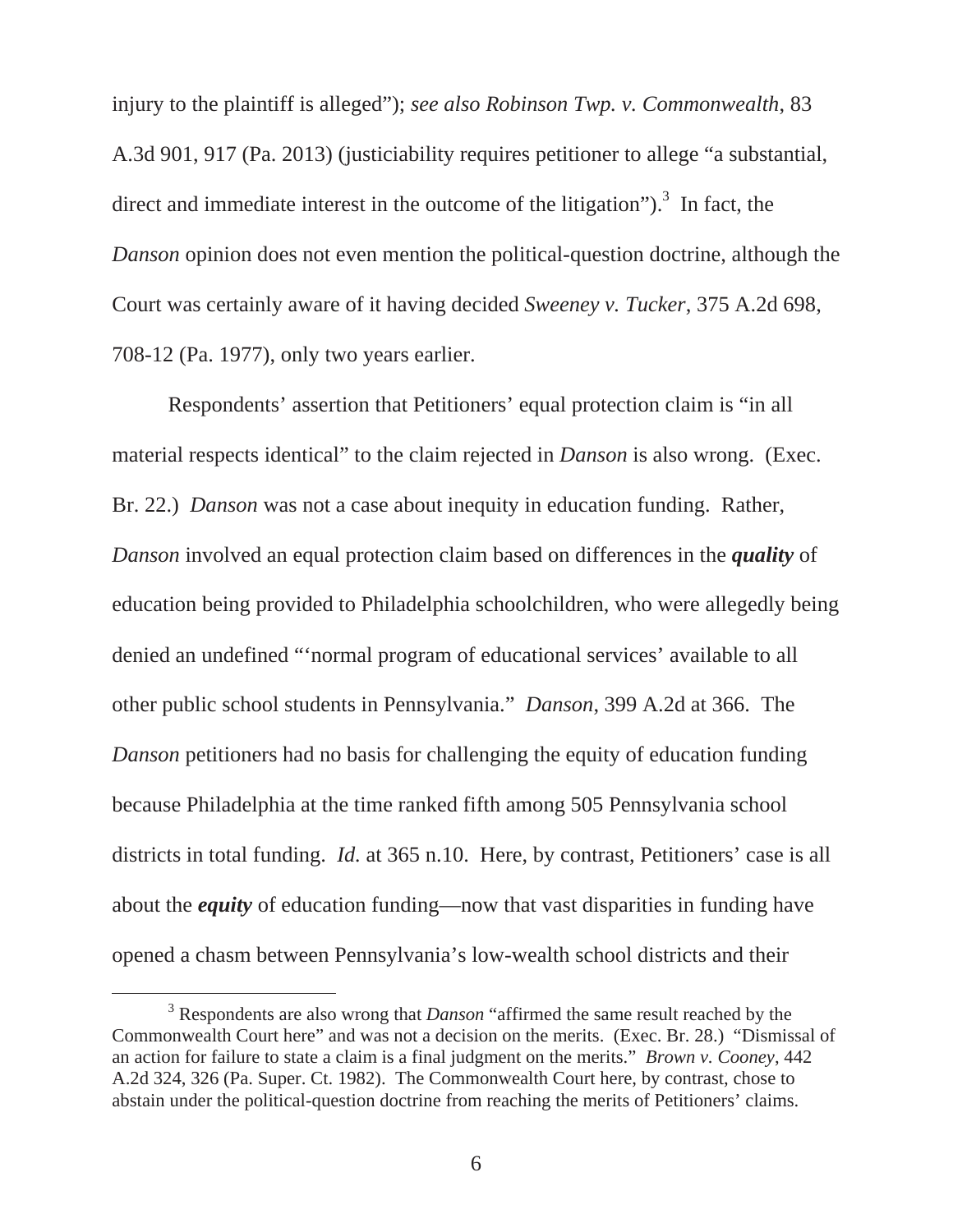high-wealth counterparts. The *Danson* Court recognized that this type of allegation can support an equal protection claim, but found no allegation there that the "state's financing system resulted in some school districts having significantly less money than other districts, causing gross disparities in total and per child expenditures throughout the state." *Id.* Respondents either ignore that language (Exec. Br. 31-34) or try to avoid it as "dicta." (Legis. Br. 48.) But the Court's distinction between quality and equity highlights the key factual difference with this case and confirms that *Danson* does not bar Petitioners' claim.

#### **B. Respondents Ignore the Baker Analysis.**

Despite 99 pages of combined briefing, Respondents do not apply the *Baker* analysis to Petitioners' equal protection claim or identify a single *Baker* factor that supports nonjusticiability. But that does not stop Respondents from suggesting that Petitioners "provide no cogent explanation as to why a justiciability analysis under the Equal Protection Clause would yield a different result than a similar analysis under the Education Clause." (Legis. Br. 30.) To the contrary, Petitioners have explained in detail why a justiciability analysis of an equal protection claim yields a different result than in *Marrero v. Commonwealth*, 739 A.2d 110 (Pa. 1999), (*see* Pet. Br. 23-26 (applying *Baker* factors))—an explanation to which Respondents have offered no response.

Respondents also point to a U.S. Supreme Court decision that applied the political-question doctrine to an equal protection claim in the *gerrymandering*

7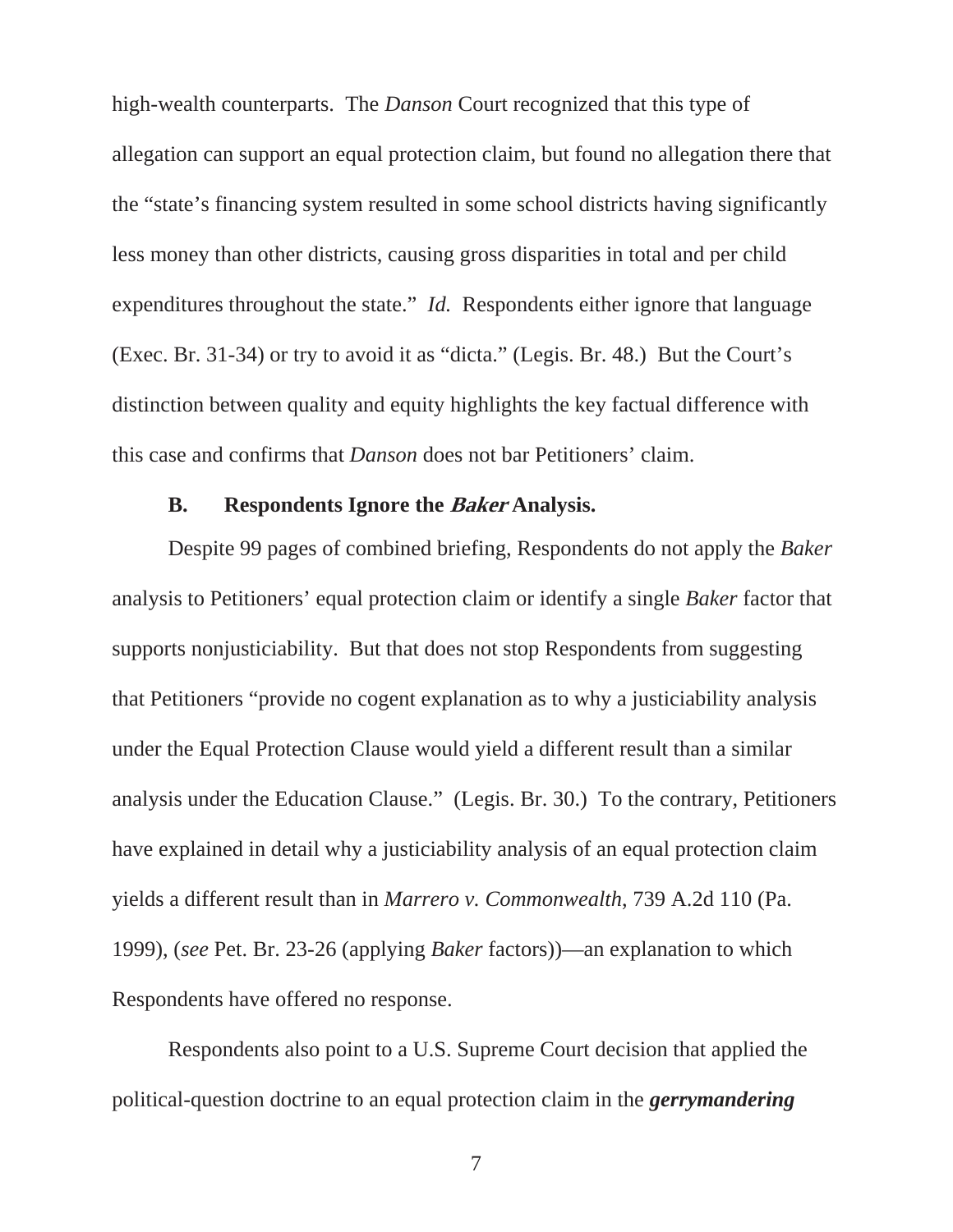context, which directly concerned the political process.<sup>4</sup> (Exec. Br. 34 (citing *Vieth*) *v. Jubelirer*, 541 U.S. 267 (2004)).) But when presented with an equal protection challenge to *education funding* in *Rodriguez*, 411 U.S. 1, the U.S. Supreme Court applied the standard equal protection analysis, without invoking *Baker* or the political-question doctrine. Respondents offer no explanation for why this Court should apply a different analysis here.<sup>5</sup> *See Love v. Borough of Stroudsburg*, 597 A.2d 1137, 1139 (Pa. 1991) (equal protection analysis under Pennsylvania Constitution is same as under U.S. Constitution).

### **C. Respondents Improperly Conflate Petitioners' Equal Protection and Education Clause Claims.**

Respondents attempt to shoehorn Petitioners' equal protection claim into the *Marrero* framework by arguing that the claim "cannot be disentangled" from Petitioners' Education Clause claim and "amounts to little more than swapping out one label for another." (Exec. Br. 31, 34; *see also* Legis. Br. 30.) But Respondents ignore the distinct constitutional bases for those claims, the analytical and factual differences between them, and myriad cases in which courts have analyzed them under different standards.

 $\begin{array}{c|c}\n\hline\n\end{array}$ <sup>4</sup> Respondents also try to rebut Petitioners' assertion that "they have not encountered[] a single decision in which another state court has found such a claim non-justiciable under *Baker*" (Pet. Br. 25) by citing an Oklahoma decision that does not mention or apply *Baker*. (Legis. Br. 24 n.9 (citing *Okla. Educ. Ass'n v. State*, 158 P.3d 1058 (Okla. 2007)).)

<sup>&</sup>lt;sup>5</sup> As described below, the level of scrutiny required under Pennsylvania law differs from federal law because education is a right "explicitly or implicitly" guaranteed by the Pennsylvania Constitution, whereas education "is not among the rights afforded explicit protection under our Federal Constitution." *Rodriguez*, 411 U.S. at 35.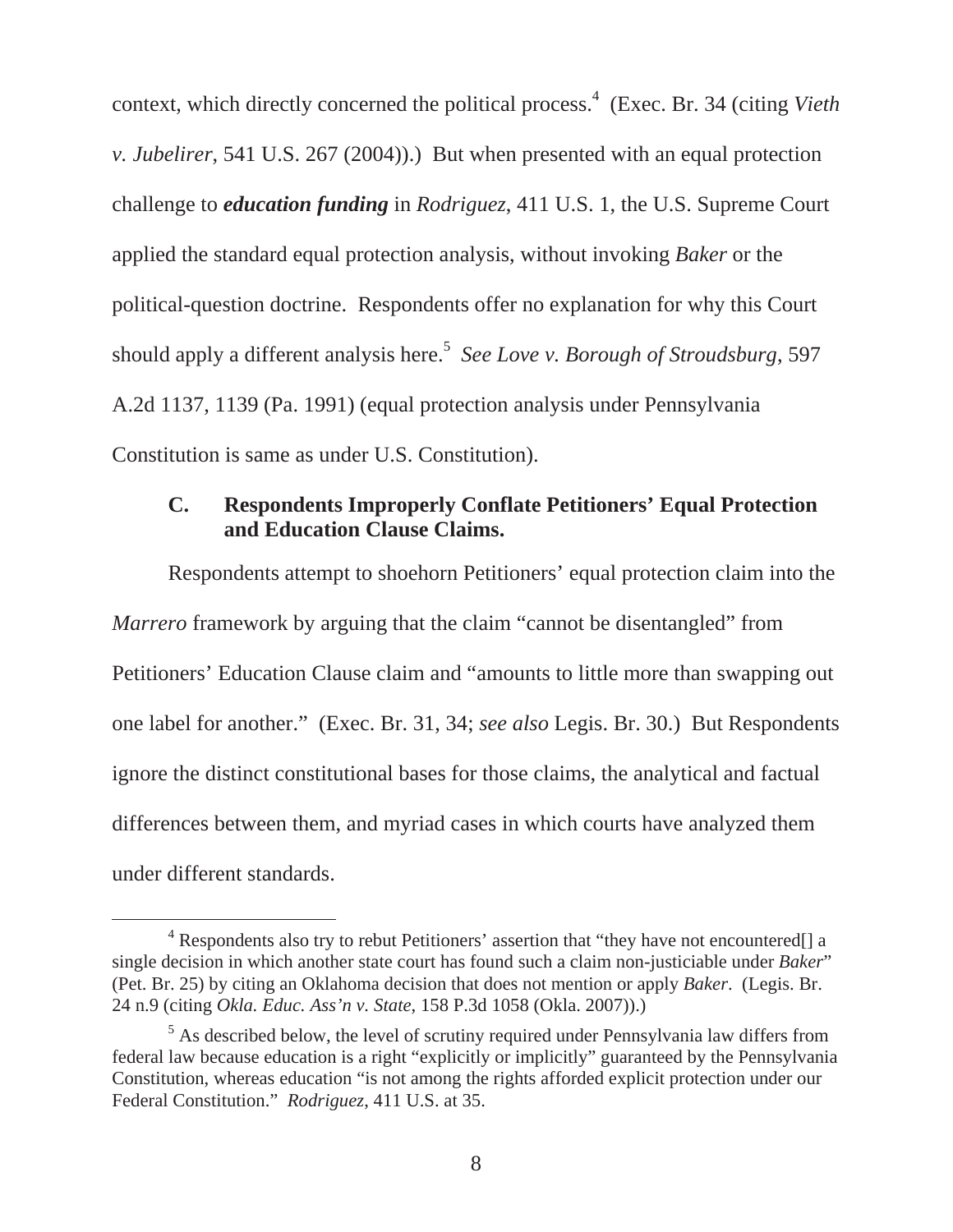Petitioners' equal protection and Education Clause claims not only rest on different constitutional provisions, they challenge different aspects of Pennsylvania's education-funding scheme. Petitioners' equal protection claim challenges the inequitable *distribution* of education funds (*see* Pet. Br. 26), while Petitioners' Education Clause claim challenges the *adequacy* of education funding. (*See* Pet. Br. 18.) These claims are also analyzed under different legal standards. *See Reichley ex rel. Wall v. N. Penn Sch. Dist.*, 626 A.2d 123, 127 (Pa. 1993) (refusing to apply "the 'strict scrutiny'/'rational basis' framework" to Education Clause analysis because "[t]his is not an equal protection case"). An equal protection analysis examines whether disparities in education funding are justified, while an Education Clause claim examines whether a legislature has complied with its constitutional obligation to adequately fund a public education system.

*Compare, e.g., Brigham v. State*, 692 A.2d 384, 396-98 (Vt. 1997) (applying equal protection analysis); *Dupree v. Alma Sch. Dist.*, 651 S.W.2d 90, 92-95 (Ark. 1983) (same); *Tenn. Small Sch. Sys. v. McWherter*, 851 S.W.2d 139, 152-56 (Tenn. 1993) (same); *with, e.g.*, *Gannon v. State*, 319 P.3d 1196, 1233-38 (Kan. 2014) (applying education clause analysis); *Rose v. Council for Better Educ.*, 790 S.W.2d 186, 211- 14 (Ky. 1989) (same); *Robinson v. Cahill*, 303 A.2d 273, 283-97 (N.J. 1973) (same).

Respondents cannot overcome these differences by asserting that Petitioners have "frame [d] their equal protection claim in terms of an equal opportunity 'to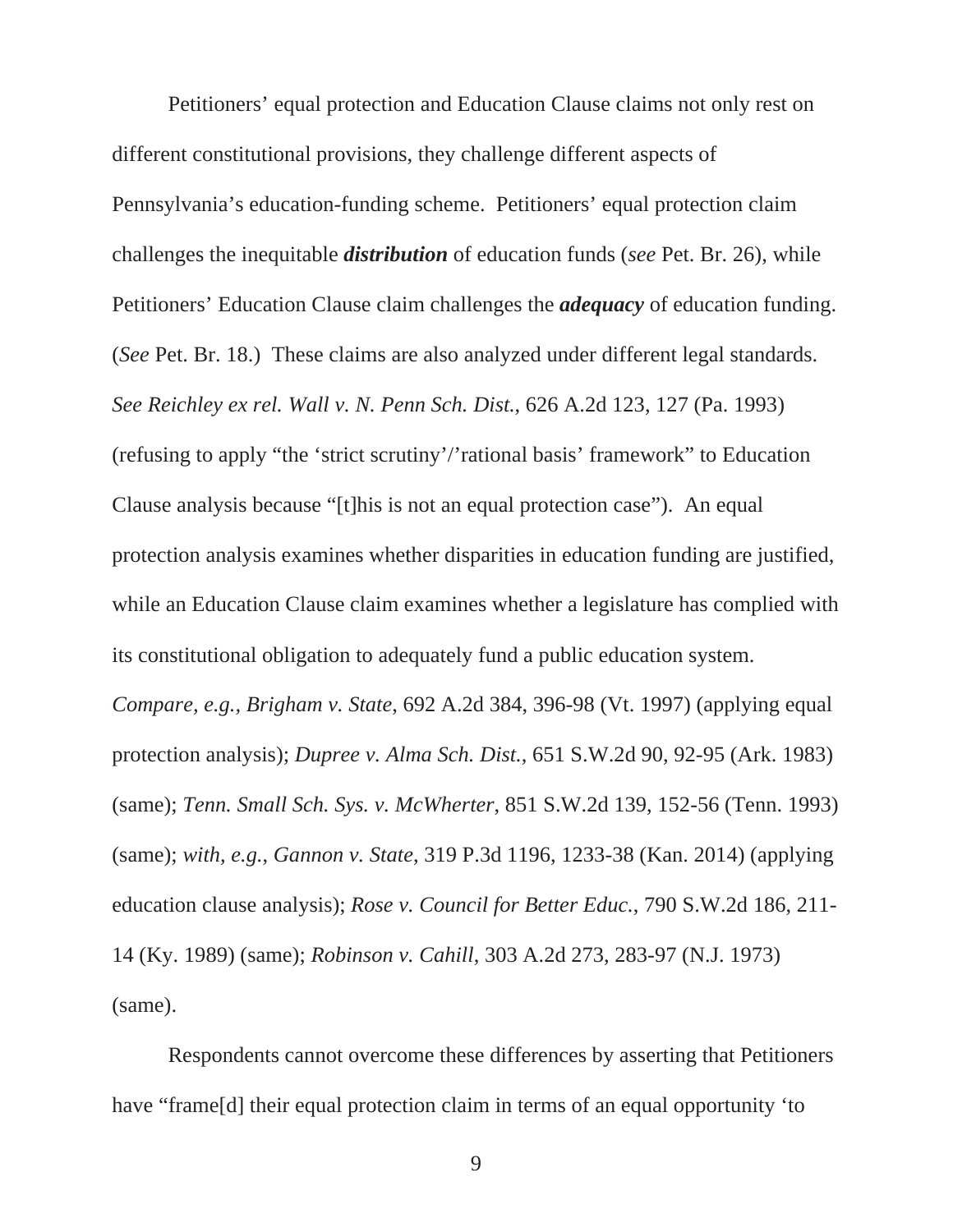obtain an adequate education.'" (Exec. Br. 31.) Petitioners' equal protection claim is based on the vast disparity in funding between high-wealth and low-wealth school districts, which is not explained by tax effort and "is not justified by any legitimate desire for local control over education." (Pet.  $\P$  282, 294.)<sup>6</sup> While Petitioners also allege that students in low-wealth districts are "denied the opportunity to receive even an adequate education, while their peers in propertyand income-rich districts enjoy a high-quality education" (*id.* ¶ 8), that is merely one of the spending divide's many consequences and not a necessary element of Petitioners' equal protection claim.<sup>7</sup>

### **III. Petitioners' Education Clause Claim Is Not Barred By the Political-Question Doctrine.**

Respondents take the position that Petitioners' Education Clause claim is non-justiciable because (i) the Court already "approved" the current funding

 <sup>6</sup> *See also* Pet. ¶ 7 ("[T]he very low levels of state funding and unusually high dependence on local taxes under the current financing arrangement have created gross funding disparities among school districts—an asymmetry that disproportionately harms children residing in districts with low property values and incomes."); *id.* ¶ 262 ("Pennsylvania's school funding arrangement irrationally discriminates against students living in school districts with low property values and incomes . . . by denying them educational opportunities because their schools have only a fraction of the resources available to students in districts with high property values and incomes.").

 $<sup>7</sup>$  Petitioners' allegation that they are being denied an adequate education might be</sup> relevant to pleading an injury sufficient to establish standing, but Respondents' Preliminary Objections do not challenge Petitioners' standing to assert an equal protection claim. *See Robinson Twp. v. Commonwealth*, 83 A.3d 901, 918 (Pa. 2013) ("We have consistently held that we will not raise standing claims *sua sponte*."). And even if they had, the allegations in the Petition are sufficient to establish that Petitioners have a "'a substantial, direct and immediate interest in the outcome of the litigation,'" *id.*, without any need to define an "adequate education."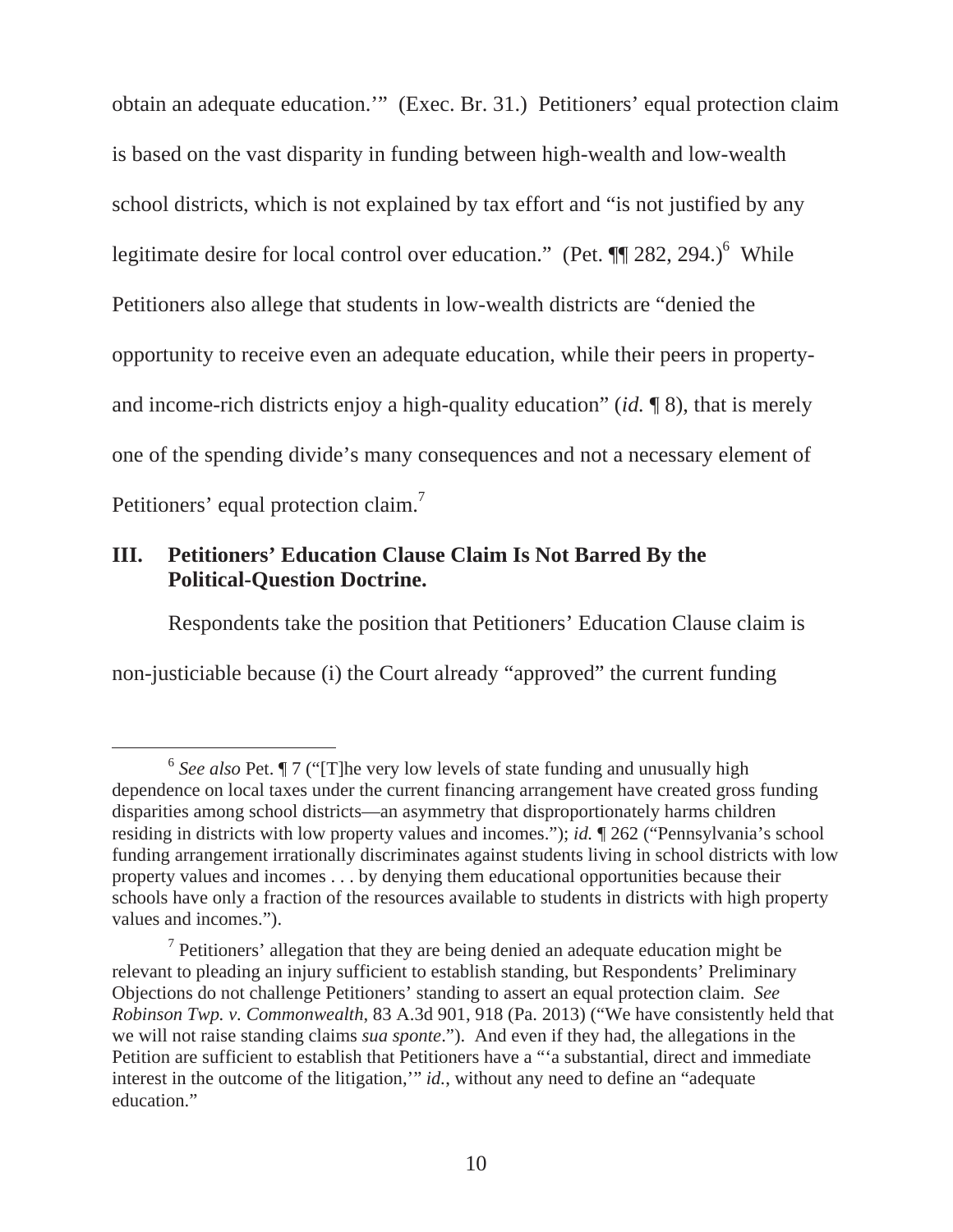scheme in *Marrero*, (ii) current academic standards do not create constitutional norms that bind the legislature, and (iii) factual developments since *Marrero* have not created judicially manageable standards for determining whether funding levels are reasonable. None of these arguments has merit.

### **A. The Court Has Never "Approved" the Current Education-Funding Scheme.**

Respondents take inconsistent positions on *Marrero*. On one hand, they acknowledge that *Marrero* found an Education Clause claim non-justiciable under the political-question doctrine. (Exec. Br. 19-20.) On the other, they contend that *Marrero* nonetheless "approved" any education-funding scheme "based on a combination of local property tax revenue, state subsidies, and federal funds." (Legis. Br. 32-33.) The Court should reject this latter interpretation as inconsistent with the plain language of *Marrero*, which did not reach the merits of the petitioners' claim and therefore did not "approve" any aspect of the funding scheme. *See Marrero*, 739 A.2d at 113-14.

Moreover, even if the *Marrero* Court had "approved" the concept of raising education funds through a combination of local property taxes, state subsidies, and federal funding, that would not resolve Petitioners' Education Clause claim here, which is based not on the *sources* of education funds but on the *amount*, which Petitioners allege to be irrational, arbitrary, and not reasonably calculated to maintain and support the public education system that Respondents have created

11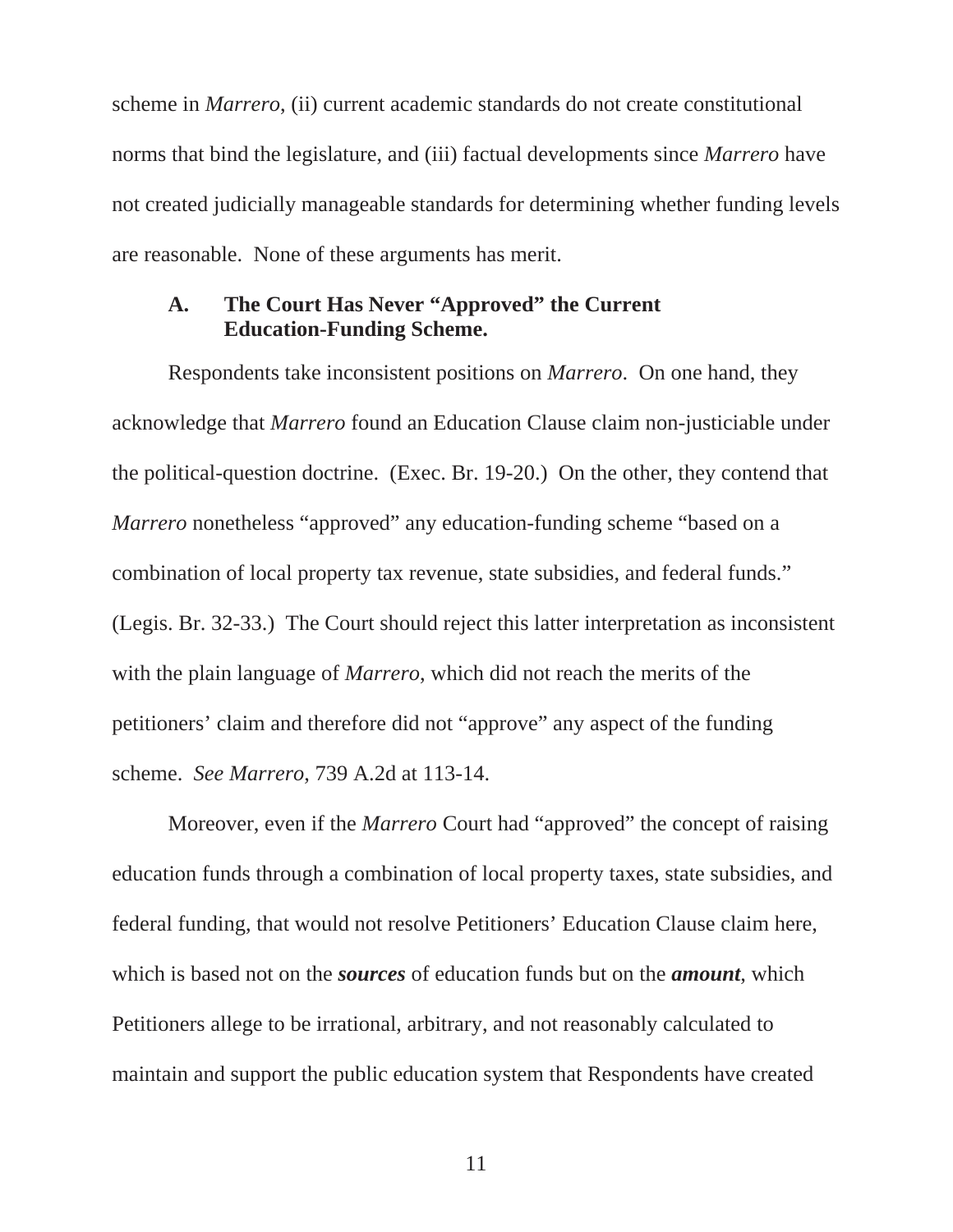and mandated. (*See* Pet. ¶¶ 304-06.) Under *Marrero*, those allegations are sufficient to support an Education Clause claim if there are judicially manageable standards in place to resolve the claim "without making an initial policy determination of a kind which is clearly of legislative, and not judicial, discretion." 739 A.2d at 113.

#### **B. Respondents Misconstrue the Role of State Academic Standards in Evaluating the Reasonableness of Education Funding.**

Respondents argue at length that current academic standards and assessments cannot "bind subsequent legislatures" or "transmute . . . into permanent constitutional mandates." (Legis. Br. 34-36; Exec. Br. 25-29.) To do so, Respondents say, would "freeze in place, for all time, the policy judgments made at a particular time by particular legislators and bureaucrats." (Exec. Br. 28.) That argument is a red herring.

Petitioners do not contend that current academic standards and assessments must remain unchanged forever or permanently define constitutional requirements. To the contrary, Petitioners have repeatedly acknowledged that the legislature is free to modify those standards and assessments at any time. (*See* Pet. Br. 33-34.) Petitioners' actual position is that those standards and assessments constitute the legislature's current pronouncement of what a "thorough and efficient system of public education" should teach students to "serve the needs of the Commonwealth" and prepare them for success in today's world. (*See id.* 33.) Respondents

12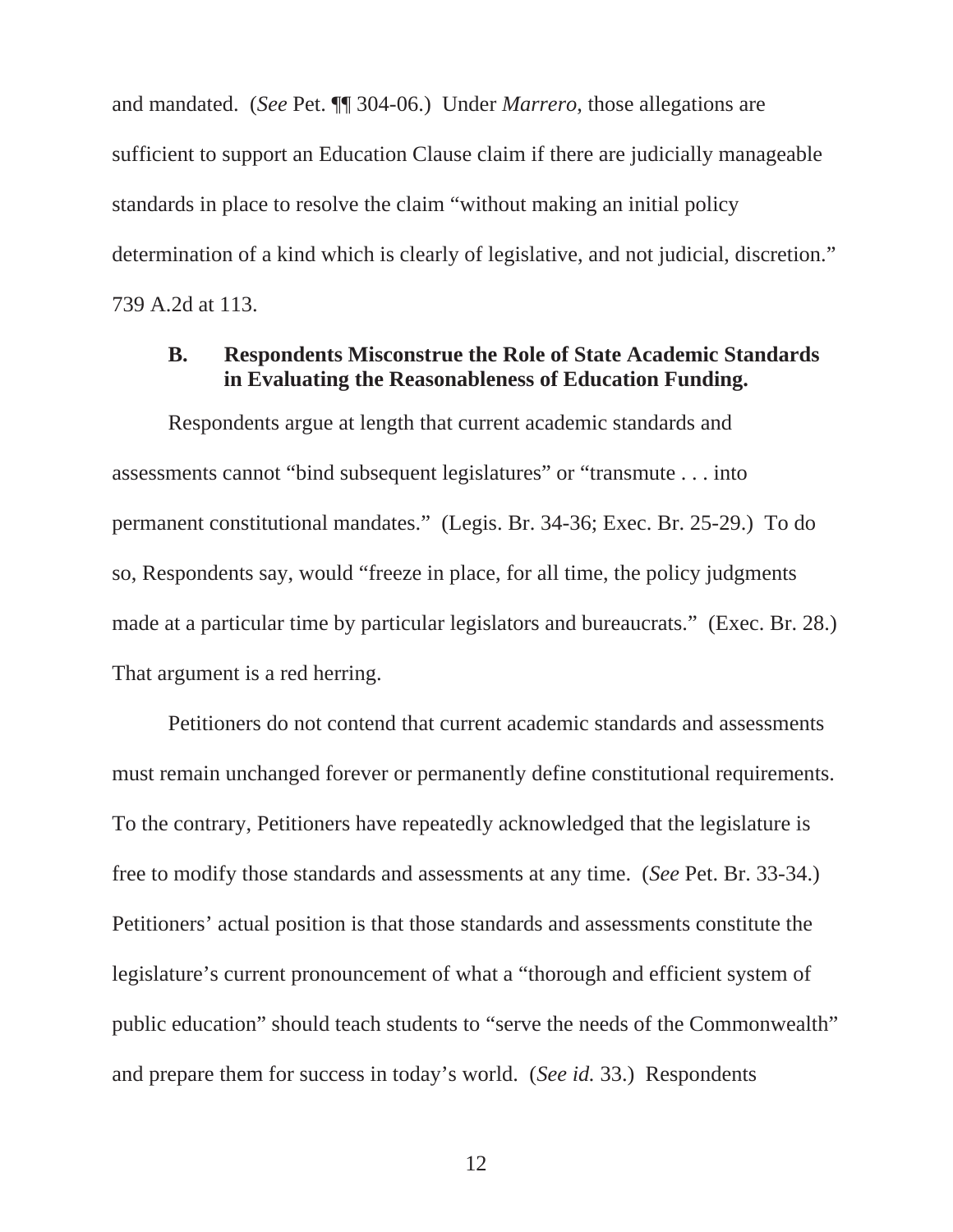therefore have an obligation to provide funding that bears a "reasonable relation" to giving students an opportunity to meet those standards. (*Id.* 32.) And to the extent the standards change over time, Respondents' funding obligations may change with them. $8$  This is not a novel position. The highest courts of numerous states have relied on state academic standards to inform the interpretation and enforcement of their own education clauses.<sup>9</sup> (*See id.* 34-35.)

Once Petitioners' position is properly framed, most of Respondents' arguments fall by the wayside. Respondents contend, for example, that Petitioners are asking the Court to exercise "oversight over future changes in educational policy." (Exec. Br. 28-29). Petitioners seek no such thing. They are asking the Court to determine whether current funding levels are reasonably related to supporting the system of public education in place today. Respondents also contend that Petitioners "are not so much asking the Court to define the contours of a constitutional right, as to outsource that task to the Legislature and the Board of Education." *(Id.* 26-29.) But the Court has recognized for more than 80 years that

 <sup>8</sup> <sup>8</sup> Respondents are wrong to suggest, however, that "an alleged constitutional violation could be remediated merely by eliminating the standards altogether." (Legis. Br. 36.) In theory, the legislature could eliminate all statewide standards and assessments, thus removing an important benchmark for determining whether education-funding levels are reasonable. But that would not necessarily remedy an existing constitutional violation. Nor can Respondents seriously suggest that the legislature would sacrifice the future of the Commonwealth to avoid its constitutional obligations.

<sup>&</sup>lt;sup>9</sup> Even the Oklahoma Supreme Court, which Respondents rely on to support their justiciability argument (Legis. Br. 23), has recognized that "the right [to public education] guaranteed in Article 13 § 1 [of the Oklahoma Constitution] is a basic, adequate education according to the standards that may be established by the State Board of Education." *Fair Sch. Fin. Council of Okla., Inc. v. State*, 746 P.2d 1135, 1149 (Okla. 1987).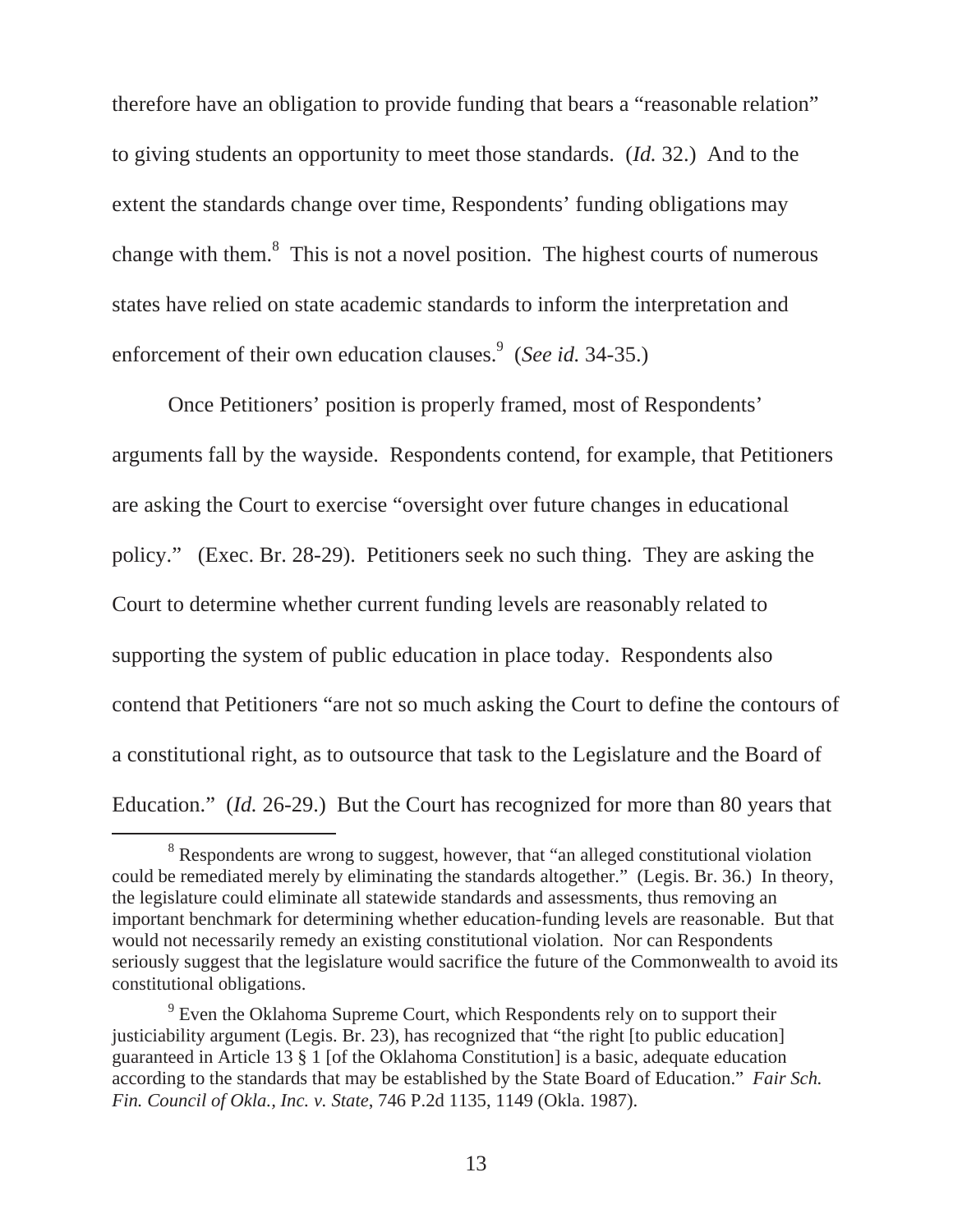it is the legislature's job to decide as a policy matter what constitutes a "thorough and efficient system of public education." *See Teachers' Tenure Act Cases*, 197 A. 344, 352 (Pa. 1938). The issue here is whether the Court, fully respecting the role of the legislature to make those policy choices, retains any role in ensuring that the legislature complies with its constitutional obligation to "provide for the maintenance and support" of that system—which, contrary to Respondents' assertions, is distinct from merely establishing a system. (*See* Exec. Br. 14-15 ("School Code and related legislation establish and support a "system" of publication education; and that should be the end of the matter").) The Court has repeatedly recognized that it does retain such a role, *see Teachers' Tenure Act Cases*, 197 A. at 352; *Danson*, 399 A.2d at 367, which is necessary to give the Education Clause meaning and prevent Respondents from shirking their constitutional duty without consequence.

### **C. Since Marrero, the Legislature Has Created Judicially Manageable Standards for Evaluating the Reasonableness of Education Funding.**

Respondents' reliance on *Marrero* is misplaced because Pennsylvania's public education system has undergone substantial changes since that case was decided in 1999. *See Freed v. Geisinger Med. Ctr.*, 971 A.2d 1202, 1211 (Pa. 2009) (*stare decisis* applies only when facts are substantially the same). Those changes, implemented by the legislature itself, permit the Court to evaluate in a way that was not possible 16 years ago whether "the legislative scheme for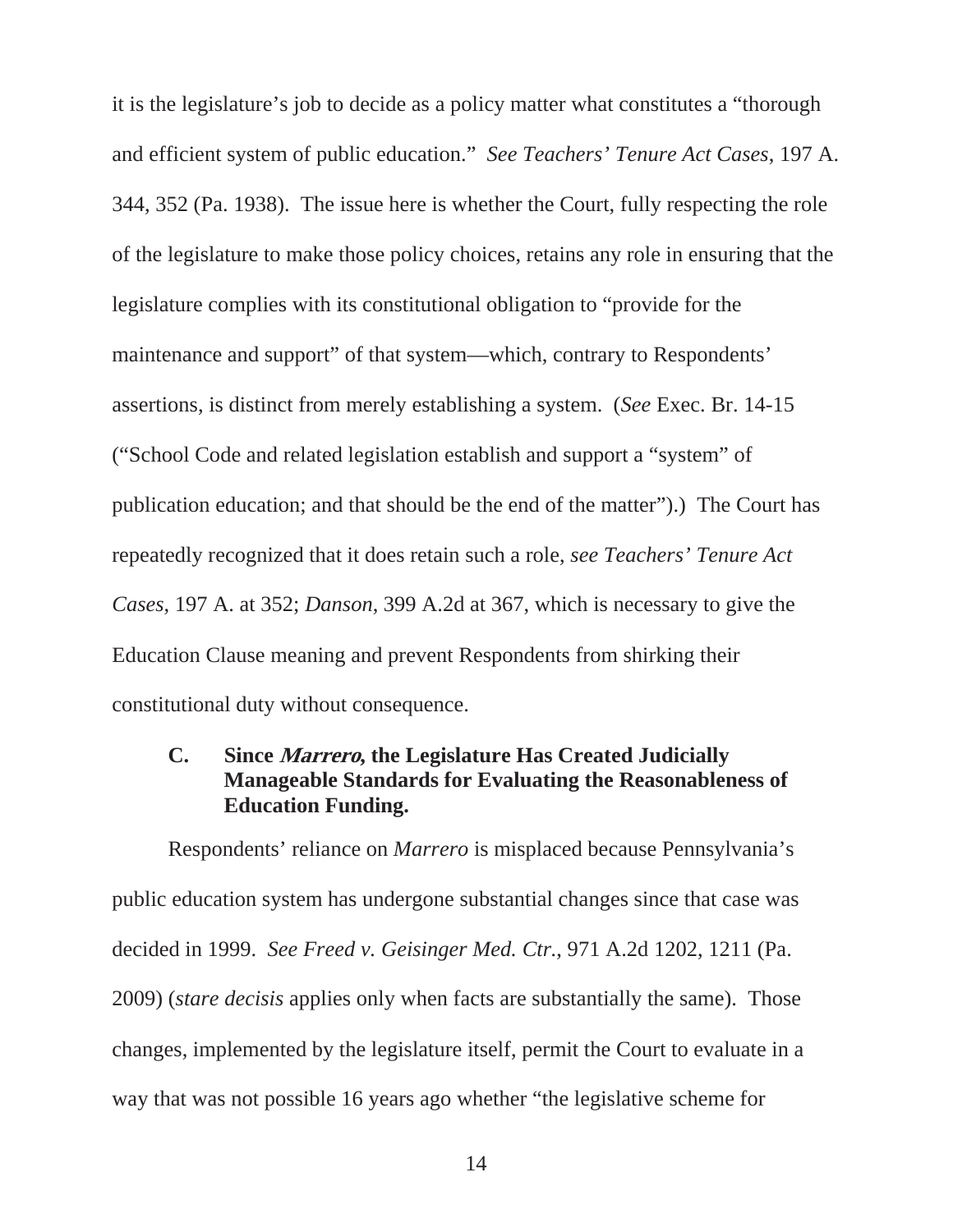financing public education 'has a reasonable relation' to providing for the maintenance and support of a thorough and efficient system of public schools." (Legis. Br. 32 (quoting *Marrero*, 739 A.2d at 113).)<sup>10</sup>

### **1. Respondents Overlook the Utility of Statewide Exams and the Costing-Out Study in Evaluating the Reasonableness of Education Funding.**

The post-1999 move from vague academic guidelines to objective, contentbased standards is a critical change from the *Marrero* era. (*See* Pet. Br. 7-9; Pet. ¶¶ 95-115.) While Respondents contend that the PSSA exams "did not suddenly drop from the sky" and have "existed for many decades" (Exec. Br. 23), they ignore Petitioners' allegations that the PSSA exams changed dramatically with the adoption of content-based standards (Pet. ¶¶ 95-115)—allegations that must be taken as true for purposes of deciding this appeal. Whereas the pre-1999 standards were vague and amorphous—which is why neither the *Marrero* Court nor the Commonwealth Court in *Pennsylvania Association of Rural & Small Schools*  ("*PARSS***")**, No. 11 MD 1991, Slip op. (Pa. Commw. Ct. 1998), ever mentioned them—the post-1999 standards defined precisely *for the first time* what a "thorough and efficient system of public education" should teach children. (*See* Pet. Br. 7-9.) As a result, the PSSA exams and later the Keystone Exams became

 <sup>10</sup> Alternatively, if *Marrero* is an absolute bar to any education-funding challenge, the Court should overrule that decision. *See Tincher v. Omega Flex*, 104 A.3d 328, 352 (Pa. 2014) ("[F]aithfulness to precedent is not sufficient justification to buttress judicial decisions proven wrong in principle or which are unsuited to modern experience and which no longer adequately serve the interests of justice.").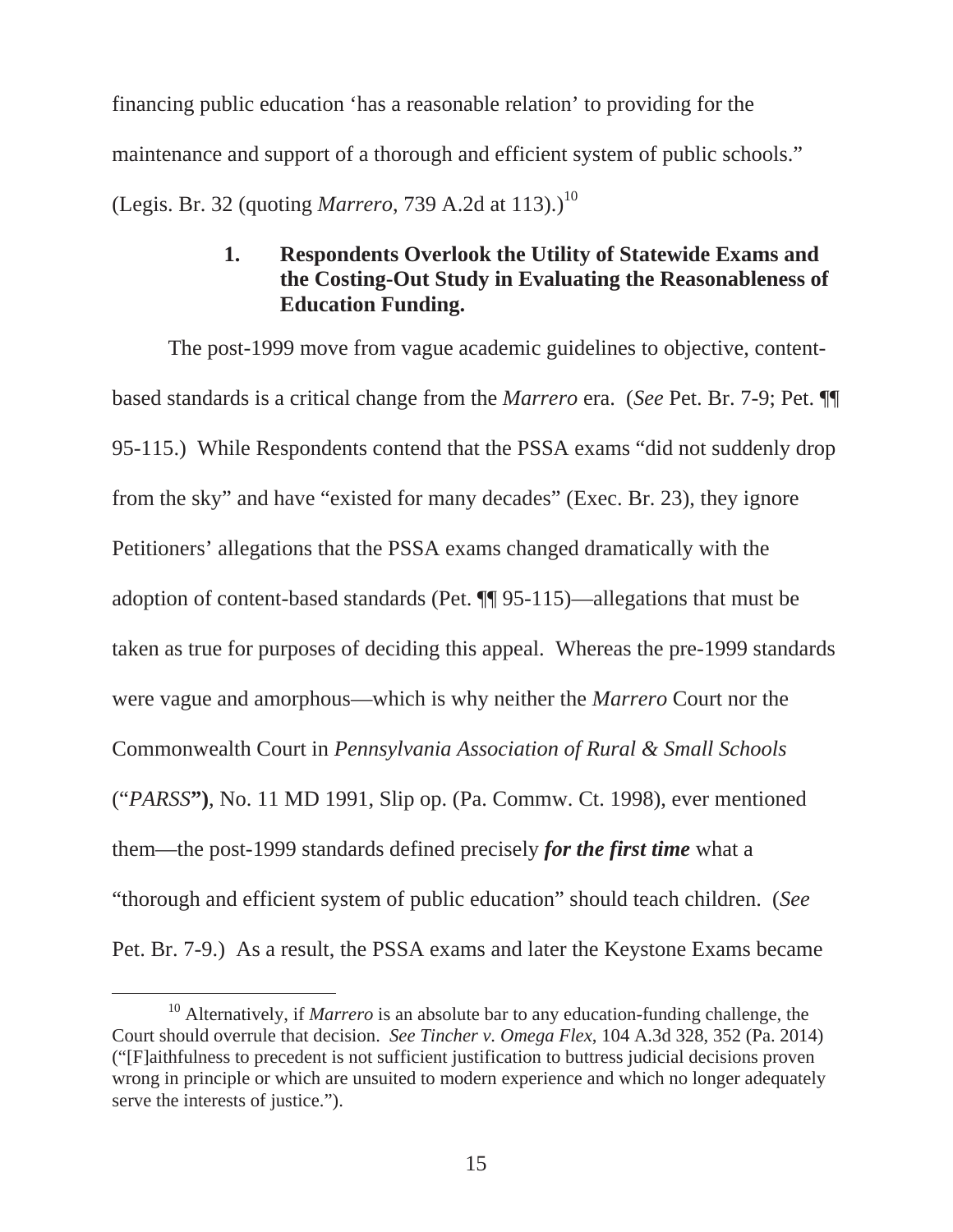objective indicators of system-wide academic performance and reliable benchmarks for evaluating the reasonableness of education funding. (*Id.* 32-37.)

The 2007 legislatively commissioned costing-out study (and the availability of costing-out studies in general) is also a critical development since *Marrero*. (*See id.* 9-11; *see* Pet. ¶¶ 120-29.) Respondents contend that the costing-out study is of little use because it estimates the cost of achieving 100% proficiency on the PSSA exams and therefore reflects a policy judgment. (Exec. Br. 24.) According to Respondents, that is "not the only policy option open to the Legislature," which "could instead change the assessment standards . . . [or] opt for structural changes to the school system." (*Id.* 25.) But that argument fails for two reasons. First, any policy judgments that went into the costing-out study were made by the *legislature*, which only lends further weight to using the study as a benchmark for evaluating the adequacy of school funding. Second, while the legislature could have made structural changes to the education system that might have rendered the costing-out study obsolete, the legislature did not do so. Students continue to take the PSSA exams, and the adoption of the Pennsylvania Common Core has only further raised standards. The costing-out study therefore remains a reliable benchmark of student performance and demonstrates that current funding levels are plainly unreasonable. (*See* Pet. Br. 37-38.)

Respondents' criticism of costing-out studies also ignores the experiences of other states, at least three of which have ordered costing-out studies conducted as

16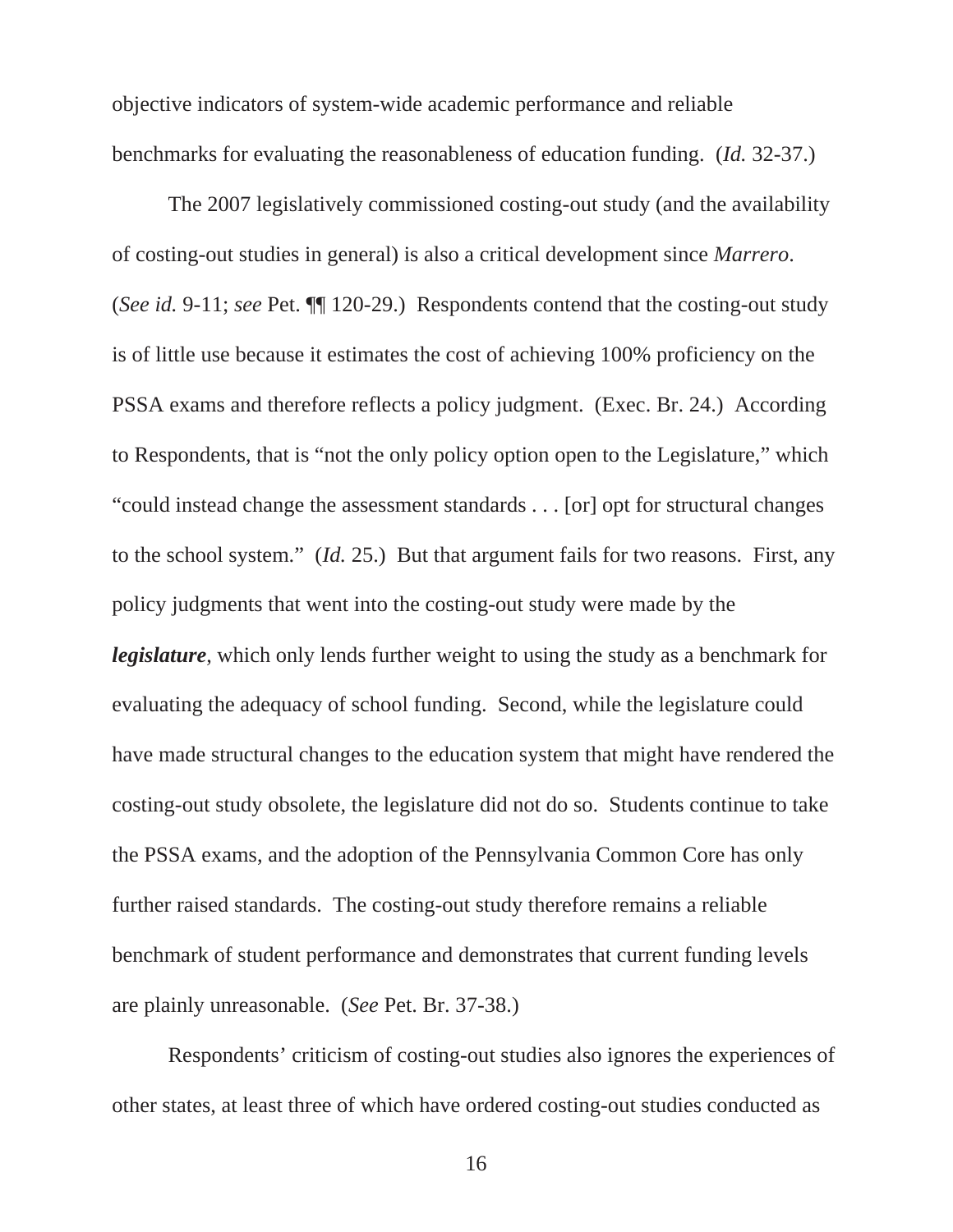part of their remedial orders. *See, e.g., Lake View Sch. Dist. No. 25 v. Huckabee*, 91 S.W.3d 472, 486 (Ark. 2002); *Campaign for Fiscal Equity, Inc. v. State*, 801 N.E.2d 326, 348 (N.Y. 2003); *Campbell Cty. Sch. Dist. v. State*, 907 P.2d 1238, 1279 (Wyo. 1995); *see also Montoy v. State*, 120 P.3d 306, 309 (Kan. 2005) ("[T]here is substantial competent evidence, including the Augenblick & Myers study, establishing that a suitable education . . . is not being provided."); *DeRolph v. State*, 728 N.E.2d 993, 1006-07 (Ohio 2000) (discussing Augenblick study commissioned by legislature).

### **2. Judicially Manageable Standards Do Not Require a Bright-Line Test.**

Respondents fare no better in arguing that content-based standards and the costing-out study do not permit the Court to draw a bright line between a constitutional and an unconstitutional funding system. (Legis. Br. 38-41; Exec. Br. 29.) There is no requirement that judicially manageable standards equate to a bright-line test. To the contrary, courts often eschew bright-line tests in the constitutional context, recognizing that they can be impractical and arbitrary. *See, e.g.*, *Montejo v. Louisiana*, 556 U.S. 778, 785 (2009) (rejecting bright-line test under Sixth Amendment as "[un]desirable," "arbitrary," and "hollow formalism").<sup>11</sup> The U.S. Supreme Court in *Baker v. Carr*, 369 U.S. 186 (1962), for

<sup>&</sup>lt;sup>11</sup> See also Miller v. California, 413 U.S. 15, 24 (1973) (analyzing concept of obscenity under First Amendment without developing a bright-line judicial standard); *Katz v. United States*, 389 U.S. 347, 360-61 (1967) (Harlan, J., concurring) (analyzing what constitutes search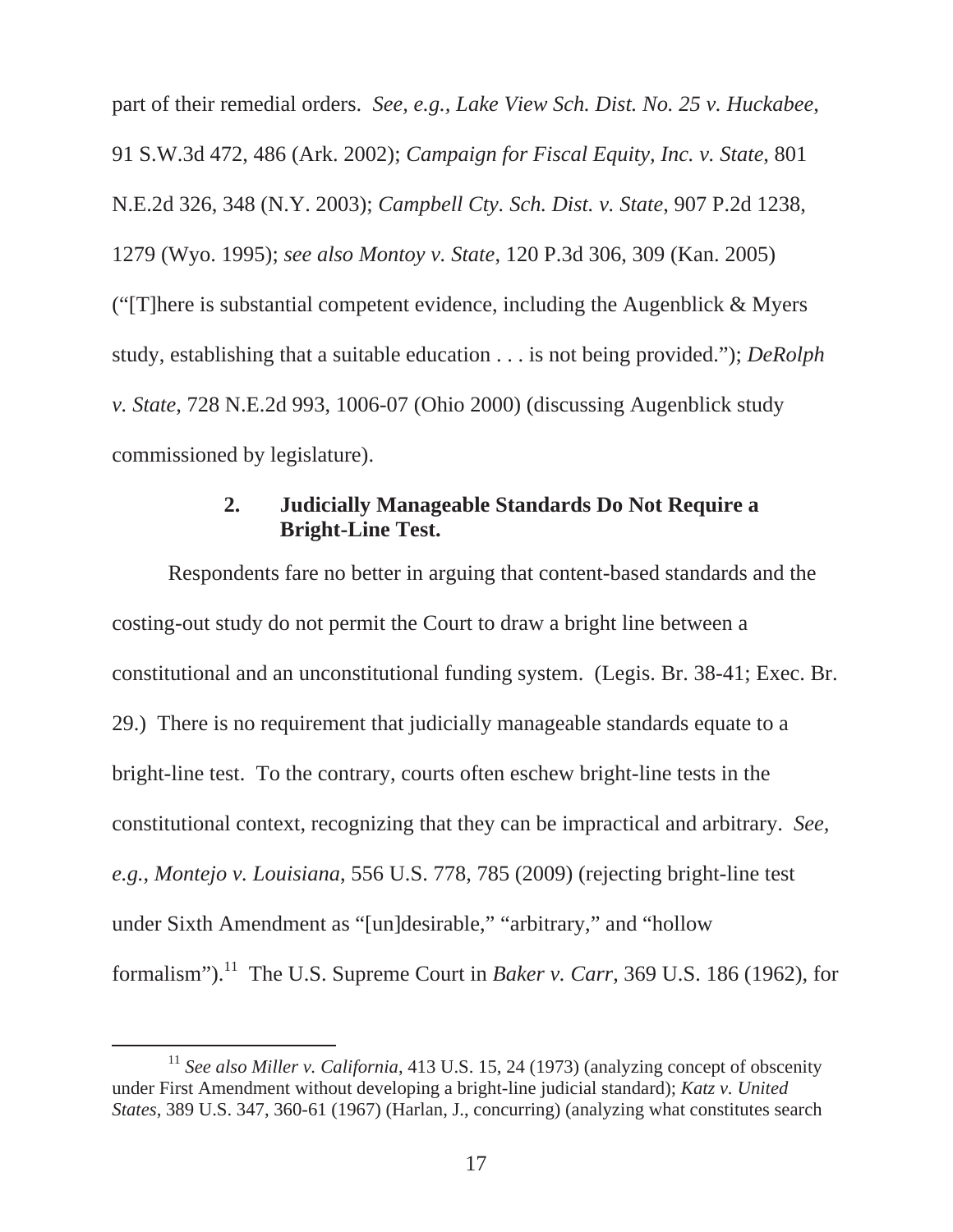example, found an equal protection challenge to legislative reapportionment justiciable without adopting a bright-line test, and courts today routinely hear complex reapportionment cases that require them to exercise considerable judgment. *See, e.g.*, *Holt v. 2011 Legislative Reapportionment Comm'n*, 620 Pa. 373, 418 (Pa. 2013) ("[T]he question is not one of mere mathematics or computer schematics: multiple constitutional and practical (geography, demographic distribution) values must be balanced in this exercise in line-drawing.").

A bright-line test is no more appropriate here, where education-funding decisions are similarly complex. That is why this Court has repeatedly recognized that the proper test is whether funding levels bear a "reasonable relation" to supporting the public education system. *Danson*, 399 A.2d at 367 (quoting *Teachers' Tenure Act Cases*, 197 A. at 352) ("[a]s long as the legislative scheme for financing public education 'has a reasonable relation' to '[providing] for the maintenance and support of a thorough and efficient system of public schools,' the General Assembly has fulfilled its constitutional duty").

Reasonableness is a fact-specific inquiry that must be evaluated based on the totality of the circumstances. *See, e.g.*, *Commonwealth v. Revere*, 888 A.2d 694, 706-707 (Pa. 2005) (eschewing bright-line test under PA. CONST. art. I, § 8 in favor of reasonableness standard determined by totality of circumstances). Thus, the

 $\overline{a}$ 

under Fourth Amendment without developing a bright-line rule); *Commonwealth v. Duncan*, 817 A.2d 455, 463 (Pa. 2003) (adopting federal *Katz* standard for searches under Article I § 8 of the Pennsylvania Constitution, which is not a bright-line test).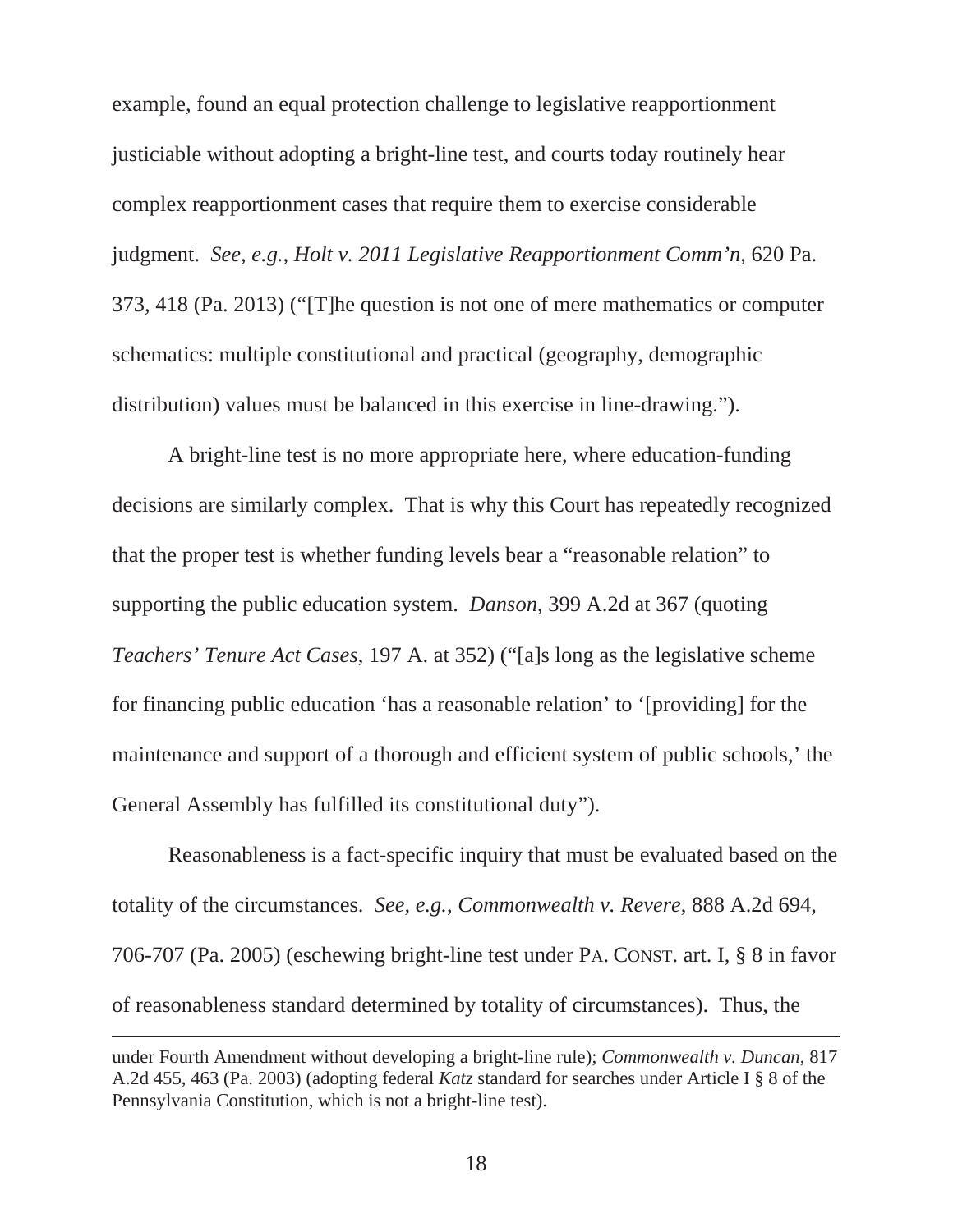task is not, as Respondents suggest, to identify a precise threshold at which low exam scores render the funding scheme unconstitutional (*see* Exec. Br. 24, 29), but rather to determine whether low exam scores and other evidence, *taken as a whole*, establish that the current funding scheme is clearly unreasonable and therefore unconstitutional.<sup>12</sup> As described in Section V, *infra*, Petitioners' allegations in this case, including the alarmingly high failure rates (Pet. ¶¶ 153-63) and the deprivation of basic, state-mandated educational services and resources (*Id.* ¶¶ 152, 169-248), are more than sufficient to satisfy that standard without drawing a fine line between a 10% and a 20% failure rate. (*See* Legis. Br. 40.)

#### **IV. The Petition States an Equal Protection Claim.**

#### **A. Petitioners Allege a Government Classification.**

Respondents' argument that the Petition fails to "identify any 'classification' present in the current public education funding system" (Leg. Br. 45) borders on frivolous. No court appears to have accepted that argument, and Respondents do not cite a single authority to support it. (*See id.* 45-46.) Petitioners have clearly alleged a government classification based on wealth in the legislatively established school districts, which results in vast disparities in education funding. (Pet. ¶¶ 262-89.) In fact, the U.S. Supreme Court and other state courts have had no difficulty finding a government classification under *identical* circumstances. *See* 

 $12$  The absence of a bright-line test has not deterred at least 27 other states from finding a judicially manageable standard. (*See* Pet. Br. 41 n.17.)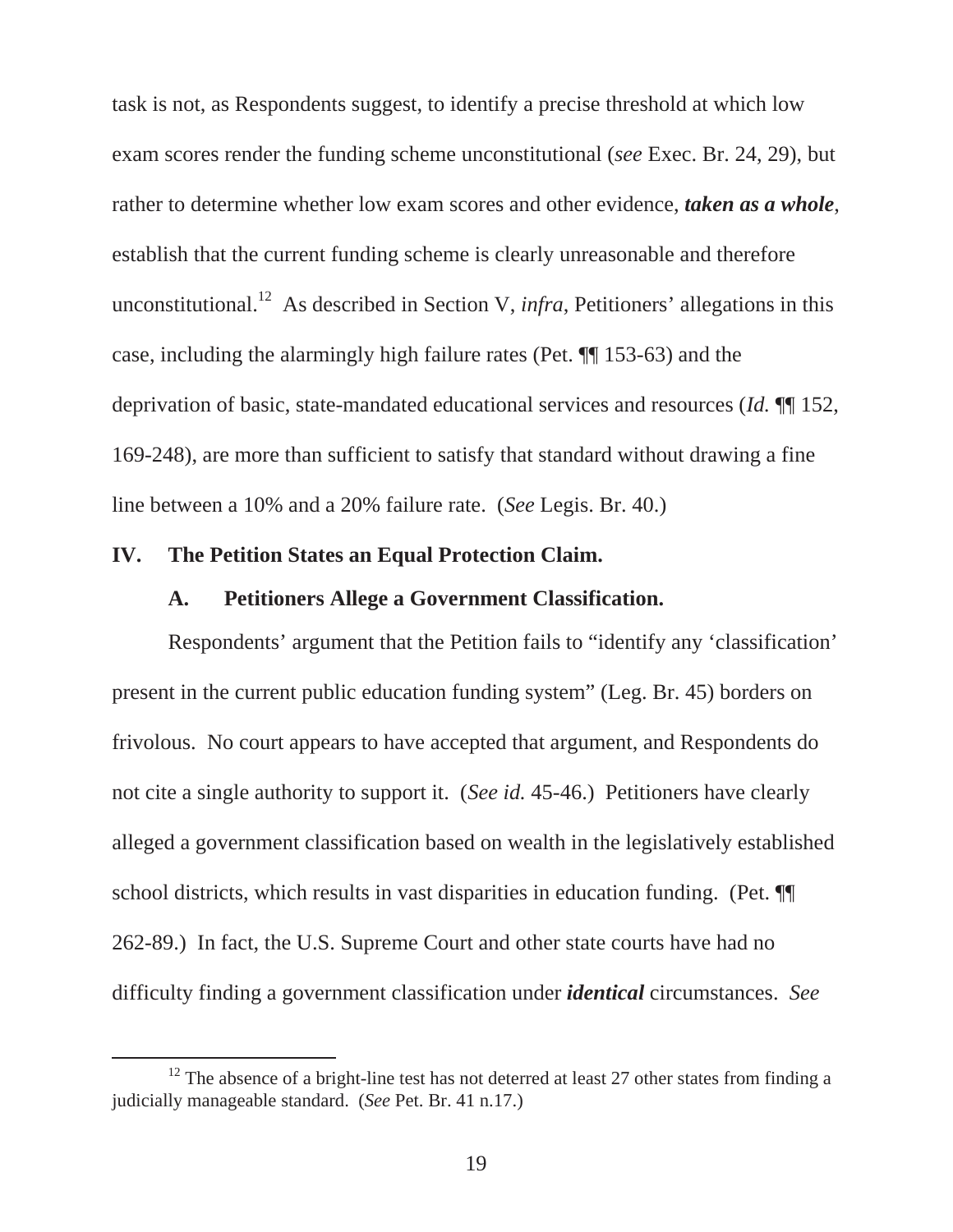*Rodriguez*, 411 U.S. at 28 (observing that school district property wealth was one method of defining the relevant classification); *Lake View Sch. Dist. No. 25*, 91 S.W.3d at 499 (holding that "a classification between poor and rich school districts does exist and that the State, with its school-funding formula, has fostered this discrimination based on wealth"); *Serrano v. Priest*, 487 P.2d 1241, 1254 (Cal. 1971) ("Governmental action drew the school district boundary lines, thus determining how much local wealth each district would contain."); *Washakie Cty. Sch. Dist. v. Herschler*, 606 P.2d 310, 334 (Wyo. 1980) (finding government classification where education-funding scheme "falls far short of raising the level of poor counties to that of rich counties").

#### **B. The Court Should Apply Intermediate Scrutiny Because Public Education Is, At a Minimum, an Important Interest.**

This Court has stated unambiguously that "public education in Pennsylvania is a fundamental right," and it has "consistently examined problems related to schools in the context of that fundamental right." *Wilkinsburg Educ. Ass'n v. Sch. Dist. of Wilkinsburg*, 667 A.2d 5, 9 (Pa. 1995). While Respondents try to dismiss the Court's declaration as mere dicta and argue that it does not justify applying strict scrutiny to Petitioners' equal protection claim (*see* Legis. Br. 53-54), the Court need not reach that issue because the current education-funding scheme does not satisfy the lesser standard of intermediate scrutiny.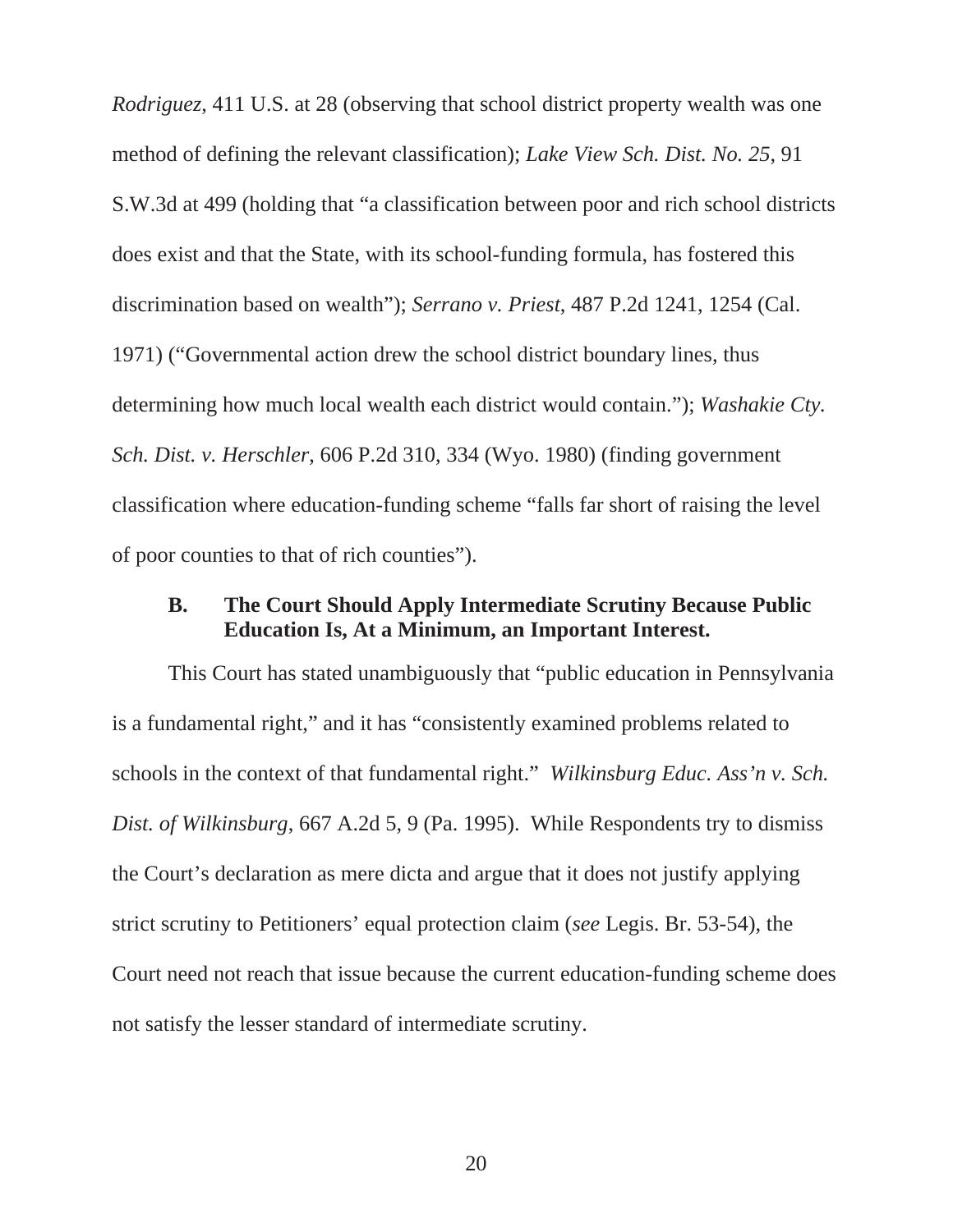Intermediate scrutiny applies to any government classification that burdens an "important interest." *See Smith v. Philadelphia*, 516 A.2d 306, 311 (Pa. 1986) (concluding that a government classification limiting an important right required heightened scrutiny); *see also Commonwealth v. Albert*, 758 A.2d 1149, 1152 (Pa. 2000) (noting that classifications implicating an important right are subject to heightened scrutiny). Important interests include "liberty interests or 'a denial of a benefit vital to the individual.'" *James v. Se. Pa. Transp. Auth.*, 477 A.2d 1302, 1306 (Pa. 1984). There can be no doubt that public education is a "benefit vital" to Pennsylvania's youth. The Constitution includes a provision dedicated to education, the Commonwealth has made education mandatory for all children, and the legislature and courts alike have expressly recognized the critical role of education in maintaining a civil society. *See, e.g.*, PA. CONST. art. III, § 14; 22 Pa. Code § 11.13 (discussing compulsory school age); *Wilson v. Phila. Sch. Dist.*, 195 A. 90, 94 (Pa. 1937) ("[T]he Constitutions of 1776, 1790, and 1838, and the laws recognized [the common school system's] vitally important part in our existence."); House Legislative Journal, 192nd General Assembly, 2008 Session, No. 545 at 1909 (July 4, 2008) (statement from Rep. Dwight Evans) ("We all recognize, if we are to continue to move in the 21st century, that nothing, nothing is more important than the investment in education"). Given the unqualified constitutional, legislative, and judicial endorsements of public education,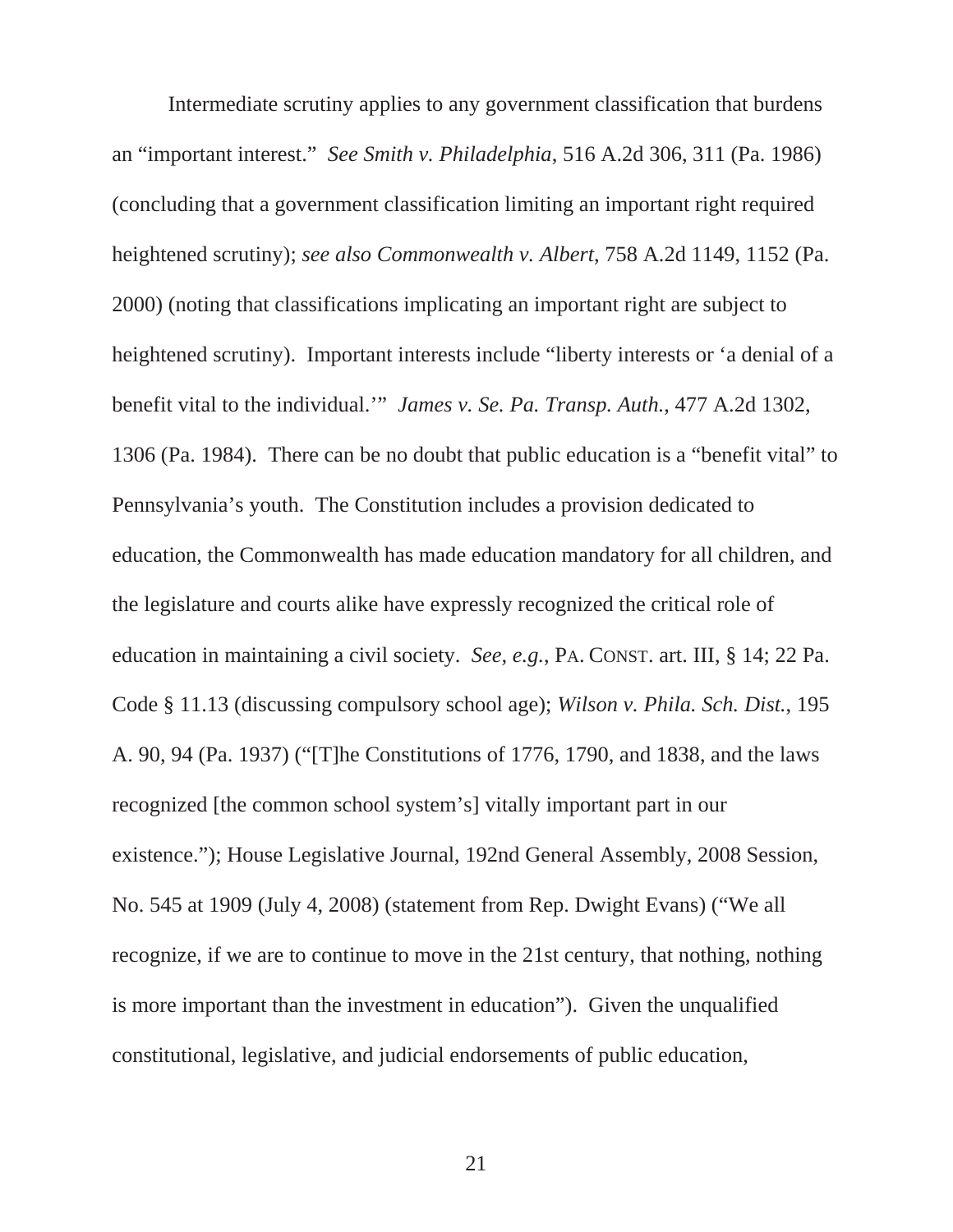classifications burdening the right to public education should be subject, at a minimum, to an intermediate level of scrutiny.

Respondents' argument that *Danson* mandates rational basis review is baseless. (*See* Legis. Br. 47.) While Respondents cite a portion of the *Danson* opinion addressing the standard of review under the Education Clause (*id.*), the *Danson* Court did not apply that "reasonable relation" standard to the petitioners' equal protection claim. *See Danson*, 399 A.2d at 367; *see also Reichley*, 626 A.2d at 127 ("Although similarly phrased, this [reasonable-relation test] is not the 'rational relationship test' of equal protection analysis."). Because the *Danson* Court found no constitutional right to a "normal program of educational services"—the right the petitioners alleged was burdened in that case—the Court did not determine whether the funding scheme was justified under any level of scrutiny. *Danson*, 399 A.2d at 366-67. Thus, *Danson* is no barrier to this Court applying intermediate scrutiny.

### **C. The Current Education-Funding Scheme Is Not Closely Related to an Important Government Objective.**

Under intermediate scrutiny, an education-funding scheme that results in vast discrepancies in per-student funding will be allowed to stand only if Respondents can show that it is closely related to an "important" government objective. *See Smith,* 516 A.2d at 311 (requiring the statutory classification to be closely related to an important governmental interest in order to satisfy

22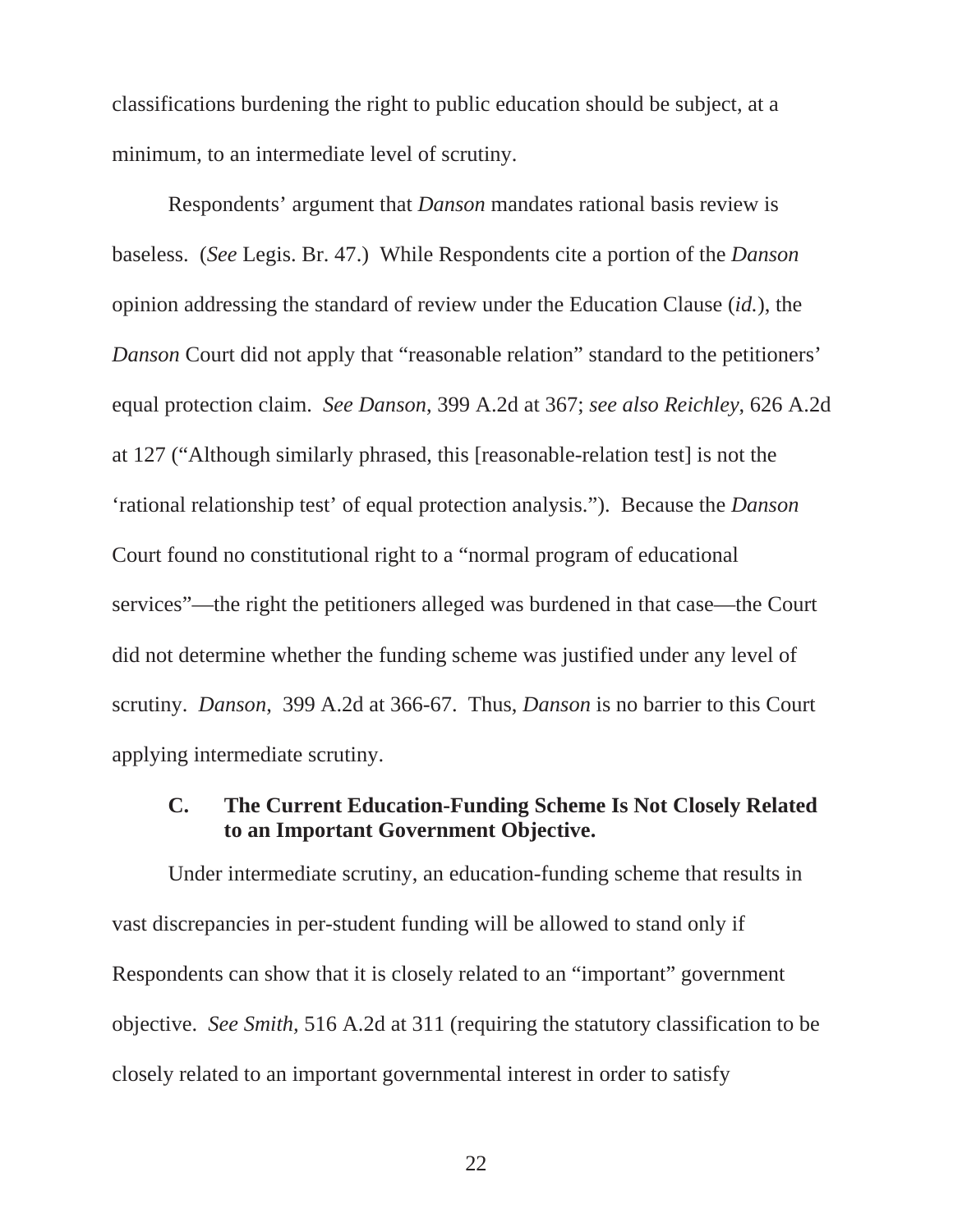intermediate scrutiny); *Fischer v. Dep't of Pub. Welfare,* 502 A.2d 114, 122 (Pa. 1985) (same); *James*, 477 A.2d at 1307 (same); *Whitewood v. Wolf,* 992 F. Supp. 2d 410, 425 (M.D. Pa. 2014) ("To survive intermediate scrutiny, a statutory classification must be substantially related to an important governmental objective."). While the Court need not reach this issue at this preliminary stage, Respondents' vague references to "local control" cannot defeat Petitioners' claim. (*See* Legis. Br. 46-52; Exec. Br. 39.) Indeed, Respondents neither define "local control" nor explain how the current funding scheme is "closely related" to achieving that goal.

There are two types of local control over education, and the current funding scheme is not "closely related" to either. The first is local decision-making power over the administration of schools. The current funding scheme is not closely related to achieving that goal because "[n]o matter how the state decides to finance its system of public education, it can still leave [administrative] decision-making power in the hands of local districts." *Serrano,* 487 P.2d at 1260; *see also Dupree*, 651 S.W.2d at 93 ("[T]o alter the state financing system to provide greater equalization among districts does not in any way dictate that local control must be reduced."); *Brigham,* 692 A.2d at 396 ("Regardless of how the state finances public education, it may still leave the basic decision-making power with the local districts."); *Horton*, 376 A.2d at 369 ("[T]here is no reason why local control needs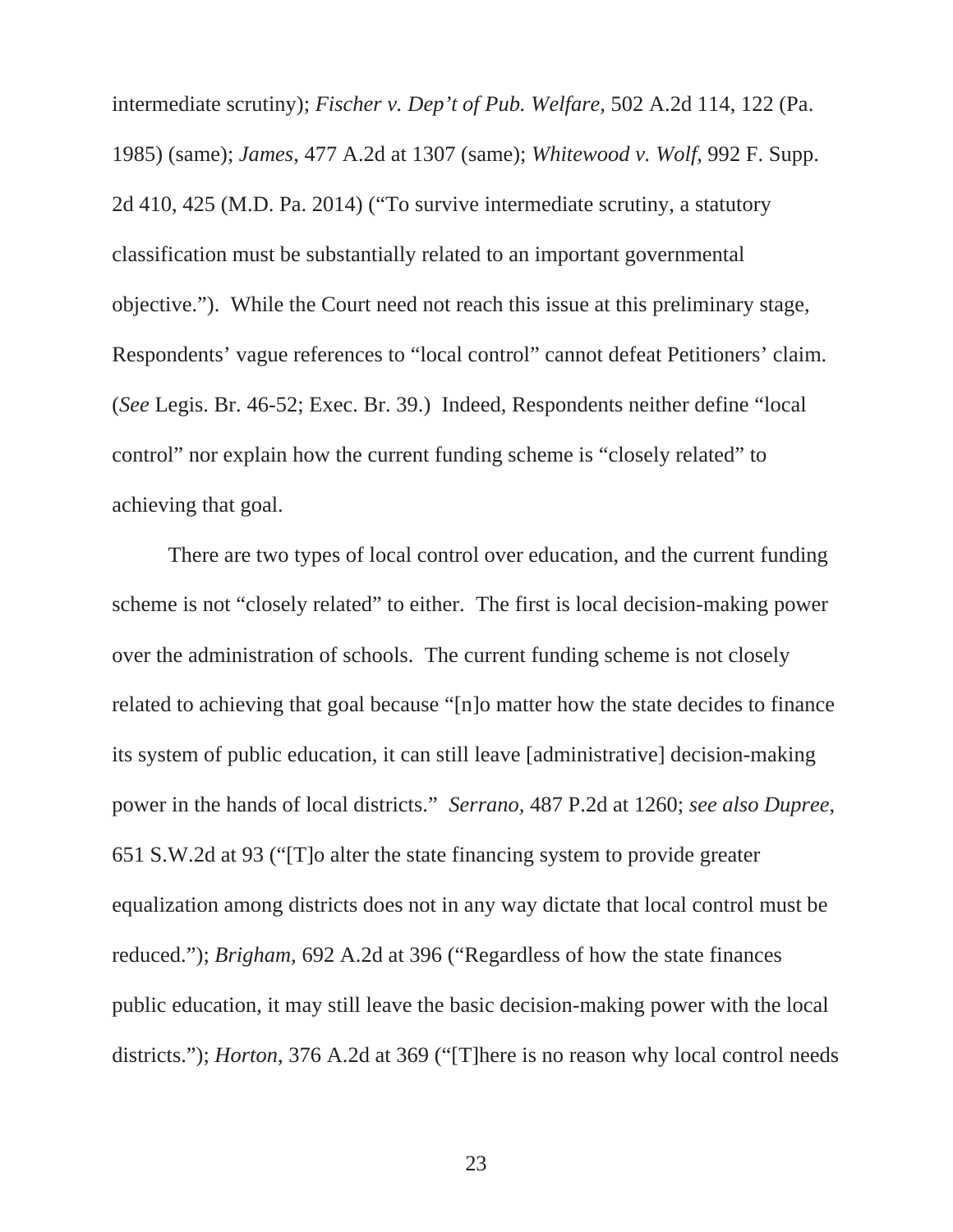to be diminished in any degree merely because some financing system other than the present one is adopted.").

The second type of local control is fiscal control over the amount spent on education. The current funding scheme is not closely related to that goal because it denies low-wealth school districts any *actual* control over the amount they spend on education. Not only are low-wealth districts restricted by Act 1 from raising property taxes more than a *de minimis* amount, but many already have higher tax rates than their wealthier peers—and still raise only a fraction of the revenue.<sup>13</sup> Thus, as one state court put it, "fiscal freewill is a *cruel illusion* for the poor school districts" because a "poor district cannot freely choose to tax itself into an excellence which its tax rolls cannot provide." *Serrano*, 487 P.2d at 1260 (emphasis added). As another court explained: "[P]oorer districts cannot realistically choose to spend more for educational excellence than their property wealth will allow, no matter how much sacrifice their voters are willing to make." *Brigham*, 692 A.2d at 396.<sup>14</sup>

 $\overline{a}$ 

<sup>13</sup> While Respondents contend that there were "strict ceilings" on local taxes when *Danson* was decided (*see* Legis. Br. 50 n.16), the Supreme Court disagreed: "The Philadelphia School District's ability to obtain local tax funds is limited only by the ability of its appointed school board to convince City Council and the Mayor that the levies it requests are necessary for current operation of the school district." *Danson*, 399 A.2d at 367. Petitioners here allege the opposite. (Pet. ¶¶ 143-44.)

<sup>14</sup> *See also Bismarck Pub. Sch. Dist. #1 v. State*, 511 N.W.2d 247, 261 (N.D. 1994) ("The present method of distributing funding for education fails to offer any realistic local control to many school districts . . . ."); *Opinion of the Justices*, 624 So. 2d 107, 141 (Ala. 1993) ("[I]f local tax effort reflects the *desire* for a higher level of education, citizens in the poorest systems seem to want the *most* for their children—but their hands are tied by the very system that defendant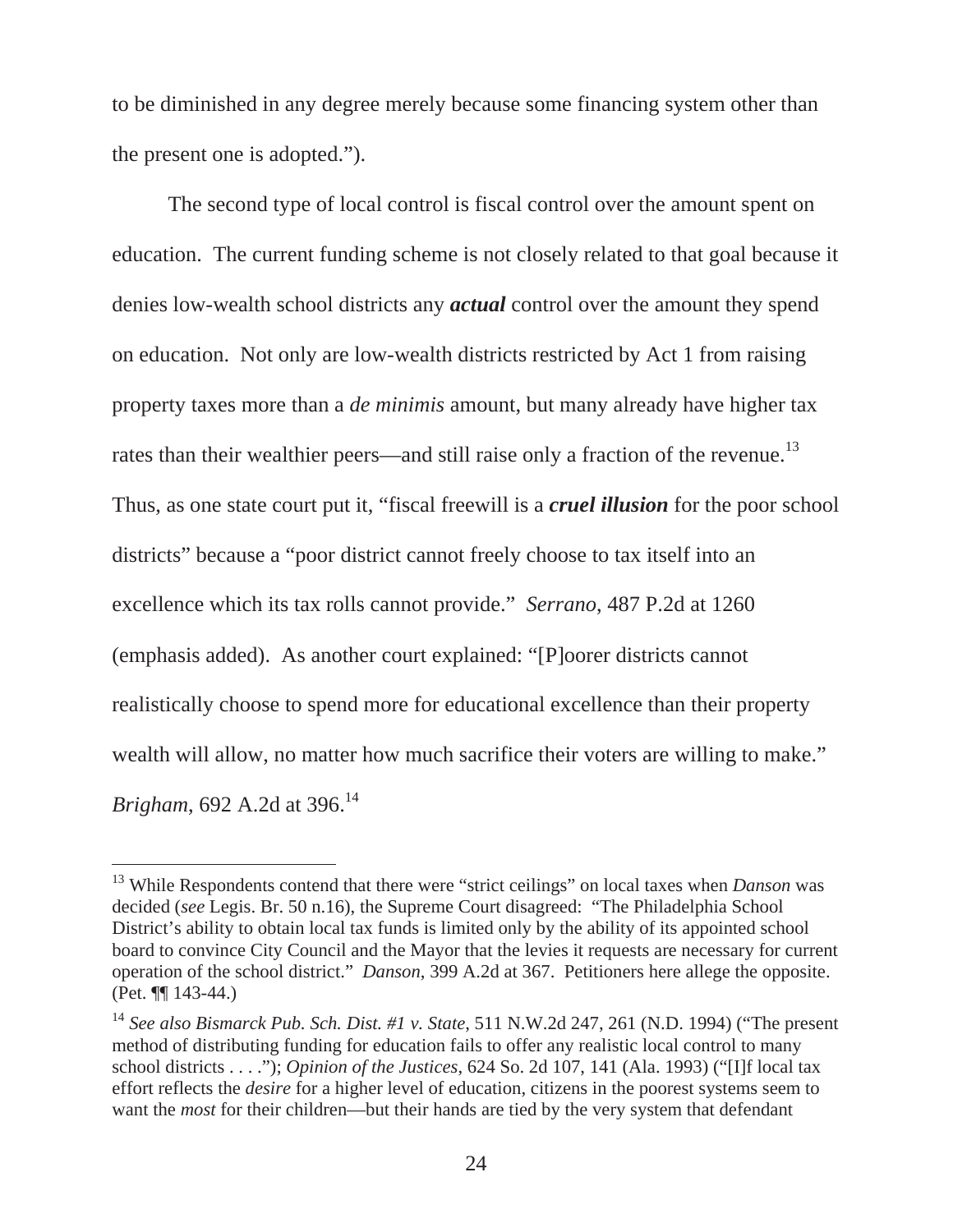#### **V. The Petition States an Education Clause Claim.**

Respondents contend that the Petition fails to state an Education Clause claim because "the School Code and attendant provisions bear a 'reasonable relation' to the purpose of establishing a 'system' of public education." (Exec. Br. 38.) But even if true, that is irrelevant to whether Petitioners have stated a claim. As Respondents acknowledge elsewhere in their briefs, the relevant inquiry under the Education Clause is whether "the legislative scheme for *financing* public education 'has a reasonable relation' to providing for the maintenance and support of a thorough and efficient system of public schools." (Legis. Br. 8 (emphasis added)); *see also Danson*, 399 A.2d at 367. The Petition thus states an Education Clause claim because it alleges that the current funding scheme bears no relation, much less a "reasonable relation," to supporting the public education system created and mandated by Respondents. (*See* Pet. ¶¶ 153-261, 290-306.) The Petition alleges, for example, that low-wealth school districts have been forced to cut a multitude of education programs and services necessary to provide an adequate education (*see id.* ¶¶ 169-261); that students in low-wealth districts are unable to meet state academic standards (*see id.* ¶¶ 153-168); and that the current funding scheme is divorced from the actual costs of providing an adequate

 $\overline{a}$ 

argues is designed to enhance their ability to realize their aspirations."); *McWherter*, 851 S.W.2d at 155 ("If a county has a relatively low total assessed value of property and very little business activity, that county has, in effect, a stone wall beyond which it cannot go in attempting to fund its educational system regardless of its needs. In those cases, local control is truly a 'cruel illusion.'").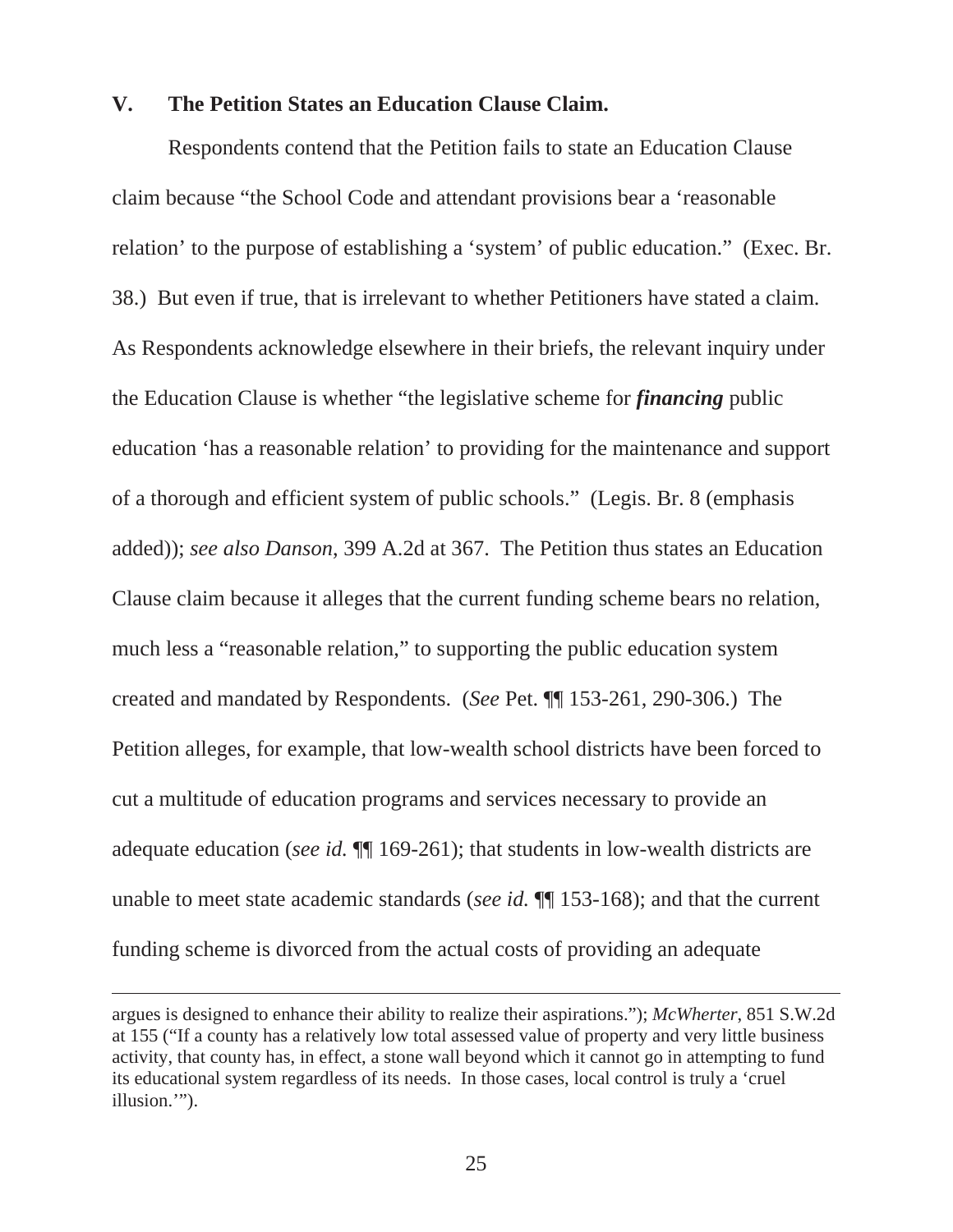education. (*See id.* ¶ 290-99). Nothing more is required to state an Education Clause claim.

Respondents also contend that the Petition fails to state an Education Clause claim because the *Marrero* Court held that by adopting the School Code "the General Assembly has satisfied the constitutional mandate to provide 'a thorough and efficient system of public education.'" (Exec. Br. 38 (internal quotation marks omitted).) But the *Marrero* Court held no such thing. As Respondents themselves acknowledge, the *Marrero* Court actually found the Education Clause claim non-justiciable and thus did not reach the merits of whether the legislature satisfied its constitutional mandate to "provide for the maintenance and support" of the public education system. 739 A.2d at 112-14.

#### **VI. Petitioners' Claims Are Not Barred By Sovereign Immunity or the Separation of Powers.**

 Contrary to Respondents' assertion that sovereign immunity bars this Court from considering Petitioners' request for injunctive relief (Exec. Br. 39-42), sovereign immunity is inapplicable "where the plaintiff seeks to restrain [government officials] from performing an affirmative act," *Legal Capital, LLC v. Med. Prof'l Liab. Catastrophe Loss Fund*, 750 A.2d 299, 302 (Pa. 2000), or "from enforcing the provisions of a statute claimed to be unconstitutional." *Phila. Life Ins. Co. v. Commonwealth*, 190 A.2d 111, 114 (Pa. 1963); *see also Fawber v. Cohen*, 532 A.2d 429, 433-34 (Pa. 1987) ("[S]uits which simply seek *to restrain* 

26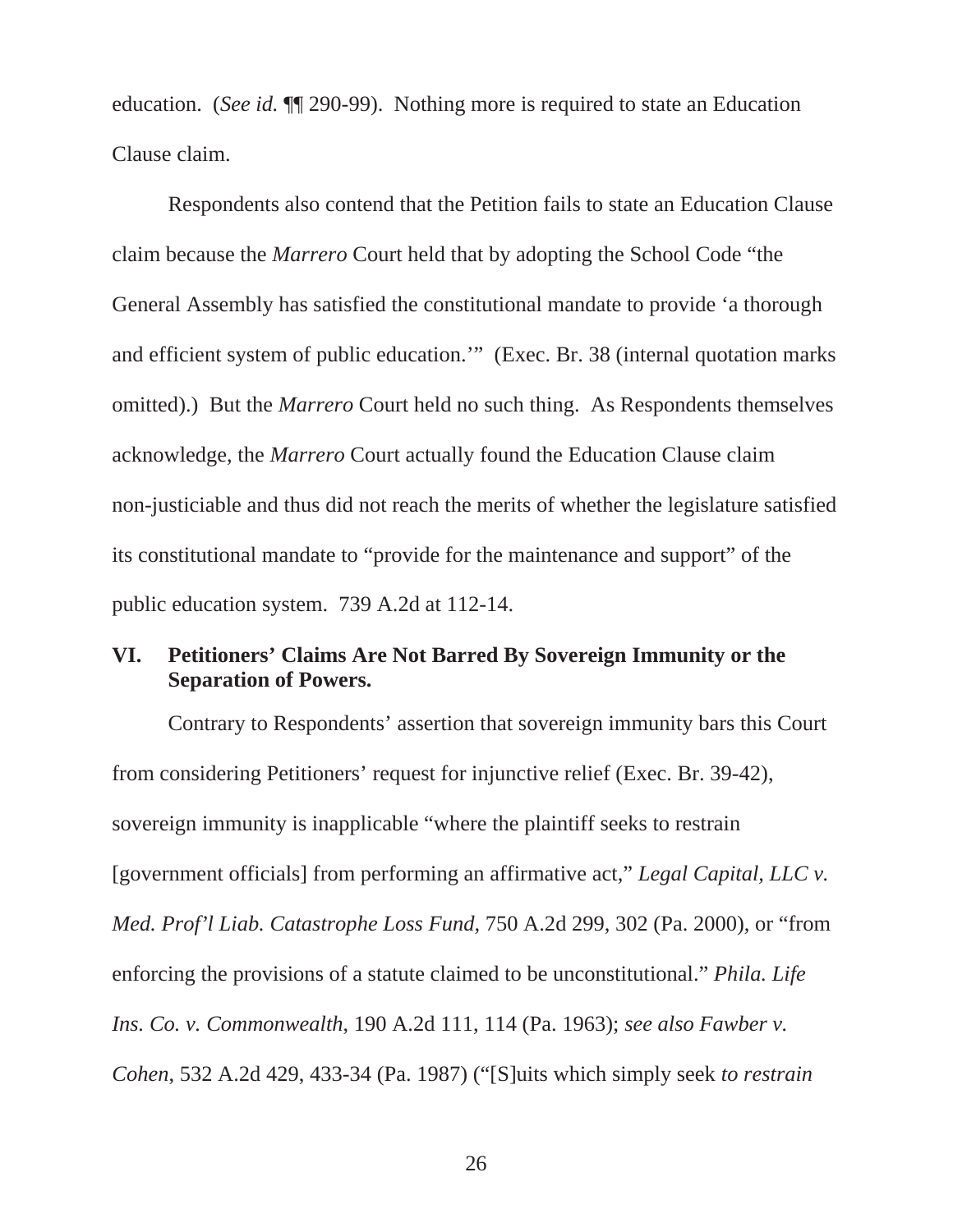*state officials* . . . are not within the rule of immunity.").<sup>15</sup> Nor does sovereign immunity bar suits affirmatively requiring government officials to comply with the Pennsylvania Constitution. *See Twps. of Springdale & Wilkins v. Kane*, 312 A.2d 611, 617 (Pa. Commw. Ct. 1973) ("[P]laintiffs are not seeking some affirmative action on the part of State officials required by statute, but rather that the affirmative action sought is mandated by the constitutional provision."); *see also Legal Capital*, 750 A.2d at 302-03 (holding that sovereign immunity did not bar a suit seeking funds the appellee was obliged to pay). Thus, the Court has authority to grant Petitioners' limited request for an injunction.

 While Respondents try to distort that request, suggesting that Petitioners seek "an injunction 'compelling Respondents to *establish, fund, and maintain*' a new system of public education" (Exec. Br. 41 (quoting Pet. ¶¶ 320-21)), Petitioners seek no such thing. The paragraphs quoted by Respondents actually ask for "permanent injunctions compelling Respondents to establish, fund and maintain a thorough and efficient system of public education"—as required by the Education Clause—and "after a reasonable period of time, to develop a schoolfunding arrangement that complies with the Education Clause and the Equal Protection Clause." (Pet. ¶¶ 320-21.) That language merely recites Respondents' duty to comply with the Constitution.

<sup>&</sup>lt;sup>15</sup> Respondents do not contest that this Court has the authority to consider Petitioners' request for declaratory relief.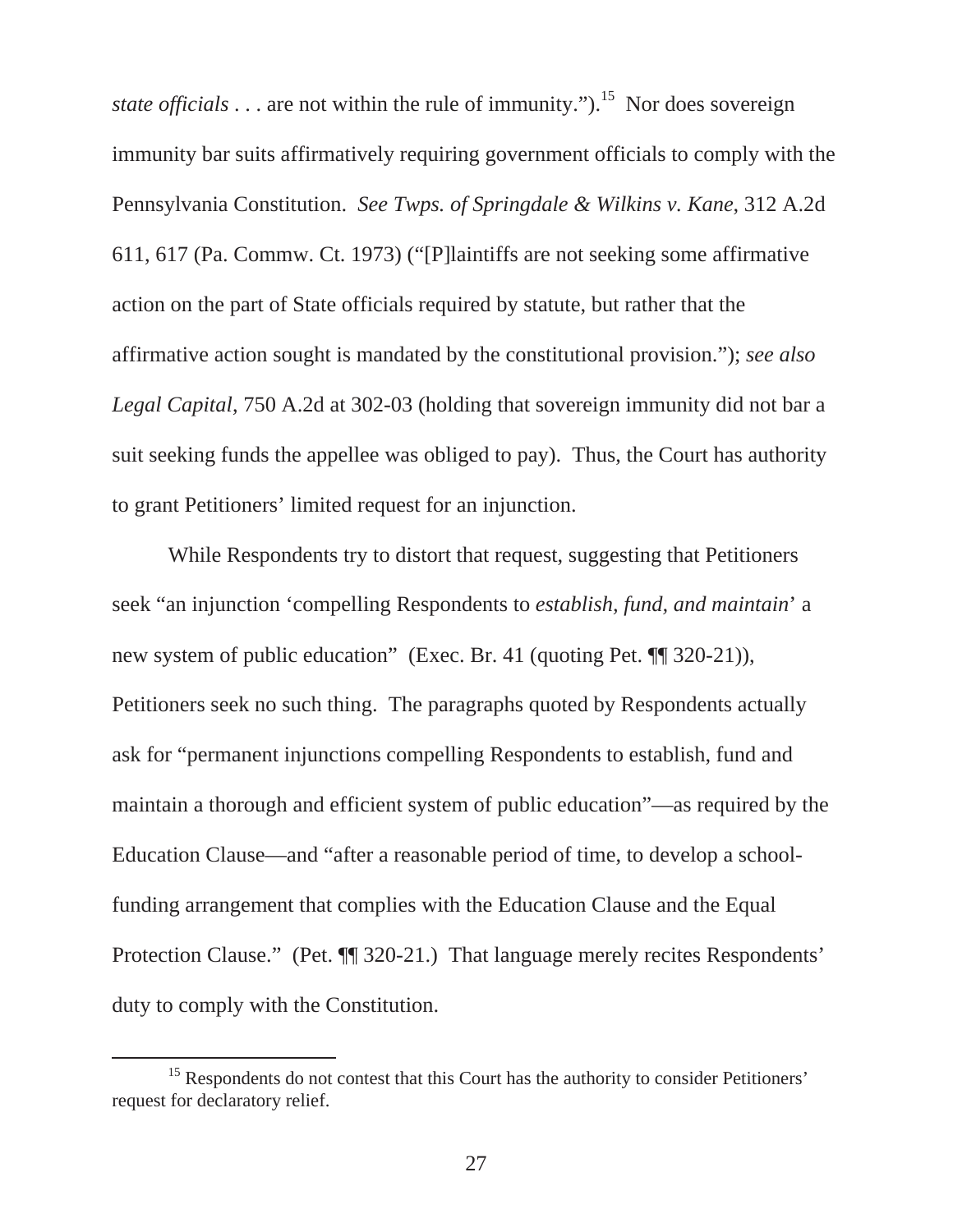### **CONCLUSION**

Pennsylvania's Education Clause was adopted to remedy the legislature's failure to adequately fund public schools. It was intended to be a sword and never a shield. Immunizing the legislature from all judicial review at a time when school funding is both profoundly inequitable and grossly inadequate is directly at odds with that purpose, and would leave our schoolchildren to face the daily realities of crumbling buildings, inadequate teachers and staff, and overcrowded classrooms without any recourse under the very Constitution that promises to protect them. The Court should therefore reverse the lower court's Order.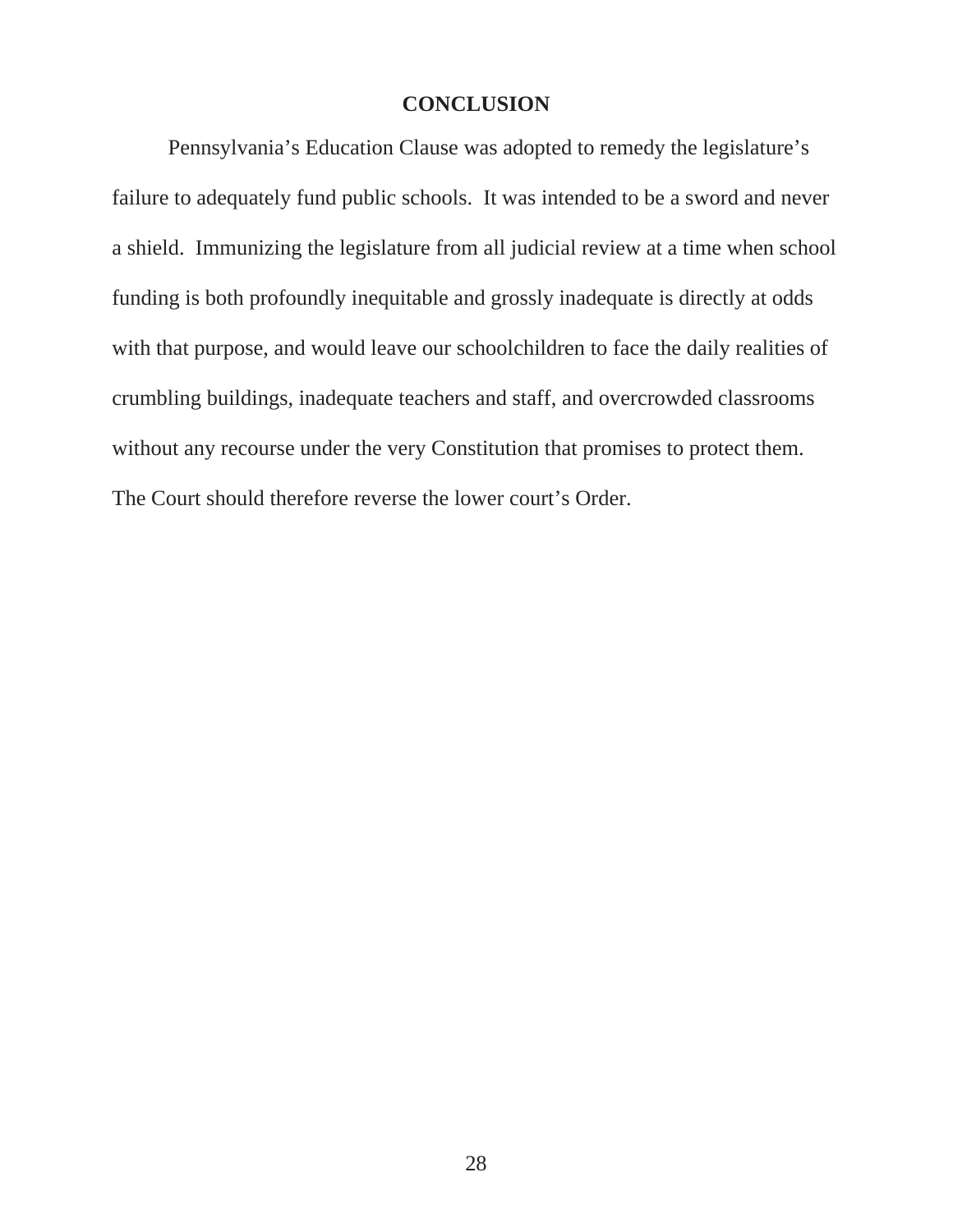Dated: November 30, 2015

By: /s/ Matthew J. Sheehan

Aparna Joshi (*pro hac vice*) Matthew J. Sheehan (Bar No. 208600) O'MELVENY & MYERS LLP 1625 Eye Street, NW Washington, D.C. 20006 Telephone: (202) 383-5300

Brad M. Elias (*pro hac vice*) O'MELVENY & MYERS LLP Times Square Tower 7 Times Square New York, NY 10036 Telephone: (212) 326-2000

*Attorneys for Appellants William Penn School District, Panther Valley School District, The School District of Lancaster, Greater Johnstown School District, Wilkes-Barre Area School District, Shenandoah Valley School District, and Pennsylvania Association of Rural and Small Schools.*

Respectfully submitted,

RCLL By:

Jennifer R. Clarke (Bar No. 49836) Michael Churchill (Bar No. 04661) PUBLIC INTEREST LAW CENTER 1709 Benjamin Franklin Parkway Philadelphia, PA 19103 Telephone: (215) 627-7100

*Attorneys for Appellants William Penn School District, Panther Valley School District, The School District of Lancaster, Greater Johnstown School District, Wilkes-Barre Area School District, Shenandoah Valley School District, Jamella and Bryant Miller, Sheila Armstrong, Tyesha Strickland, Angel Martinez, Barbara Nemeth, Tracey Hughes, Pennsylvania Association of Rural and Small Schools, and the National Association for the Advancement of Colored People—Pennsylvania State Conference.*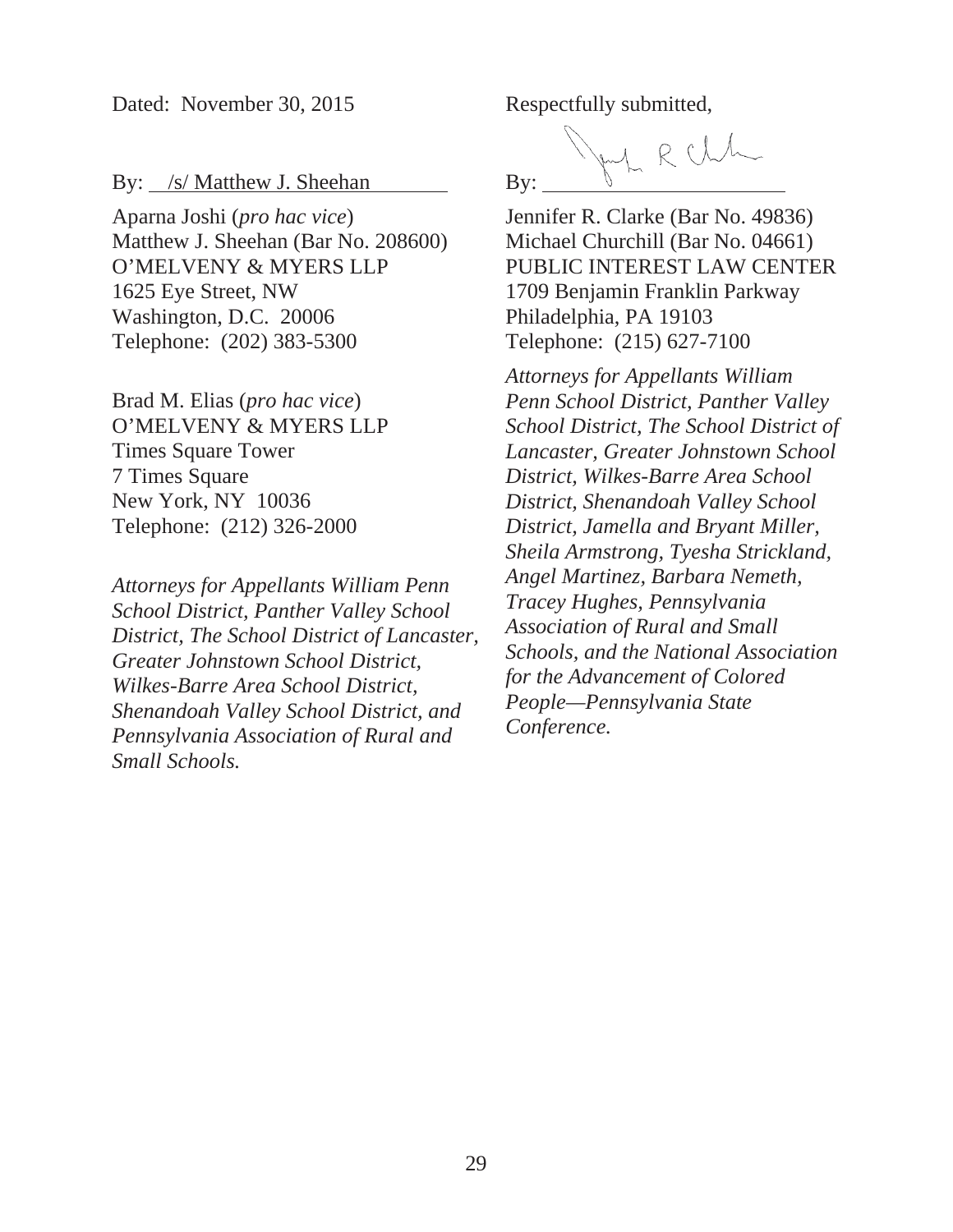By: Maura McAneracy

Maura McInerney (Bar No. 71468) David Lapp (Bar No. 209614) Cheryl Kleiman (Bar No. 318043) EDUCATION LAW CENTER 1315 Walnut St., Suite 400 Philadelphia, PA 19107 Telephone: (215) 238-6970

*Attorneys for Appellants Jamella and Bryant Miller, Sheila Armstrong, Tyesha Strickland, Angel Martinez, Barbara Nemeth, Tracey Hughes, Pennsylvania Association of Rural and Small Schools, and the National Association for the Advancement of Colored People— Pennsylvania State Conference.*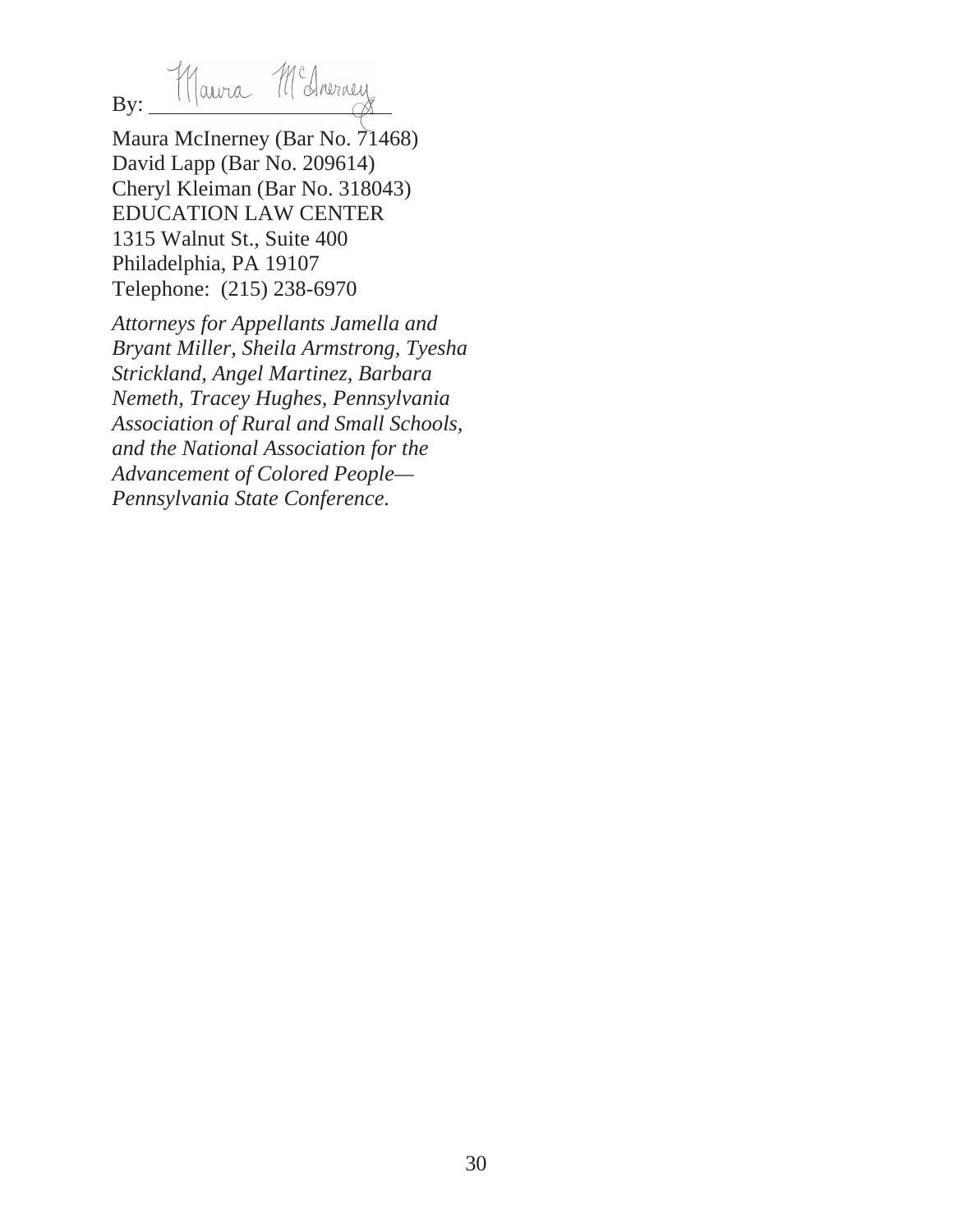### **CERTIFICATION OF COMPLIANCE WITH RULE 2135(D)**

The Reply Brief of Appellants complies with the word count limitation of Pa. R.A.P. 2135 because it contains 6,937 words, excluding the parts exempted by section (b) of this Rule. This Certificate is based upon the word count of the word processing system used to prepare this Brief.

Date: November 30, 2015

By: <u>/s/ Matthew J. Sheehan</u>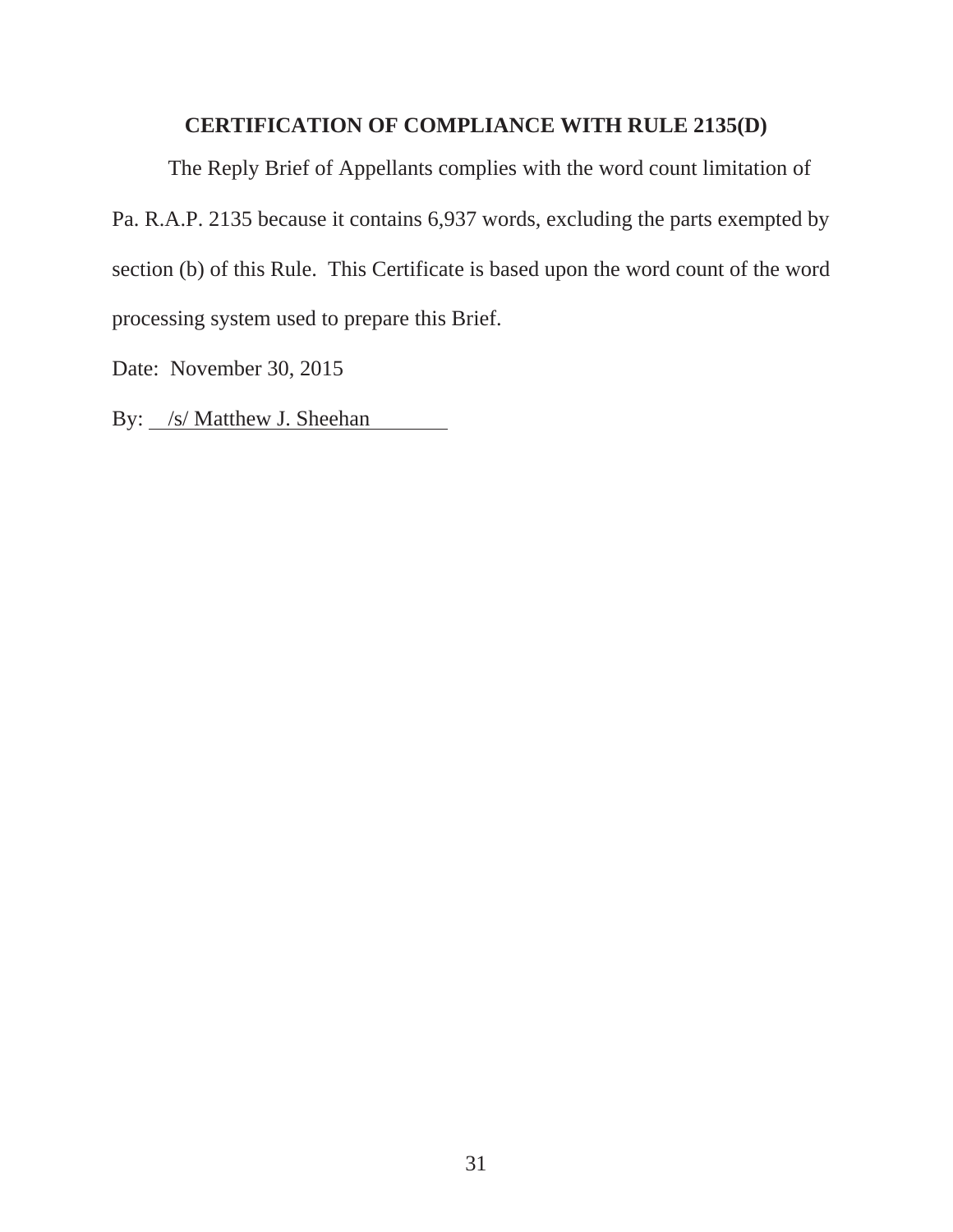#### **PROOF OF SERVICE**

I hereby certify that, on this 30th day of November, 2015, I caused the

foregoing to be served on the persons indicated below by depositing the requisite

number of copies in the United States mail, first class, postage prepaid:

Patrick M. Northen John G. Knorr, III Lawrence G. McMichael Lucy E. Fritz Dilworth Paxon, LLP Deputy Attorney General 1500 Market Street, Suite 3500E Civil Litigation Section Philadelphia, PA 19102 Strawberry Square, 15th Floor

*Counsel for Legislative Branch Appellees Counsel for Executive Branch*

Deborah R. Willig Ralph J. Teti Fred T. Magaziner Bruce M. Ludwig Lynne Kolodinsky John R. Bielski Dechert LLP Willig, Williams, & Davidson 2929 Arch Street 1845 Walnut Street, 24th Floor Cira Center Philadelphia, PA 19103 Philadelphia, PA 19104

Harrisburg, PA 17120

*Appellees*

*Counsel for Amici Curiae Counsel for Amici Curiae* 

Robert M. Tomaine Jr., Esq. Pennsylvania Department of Education 333 Market Street, 9th Floor Harrisburg, PA 17123